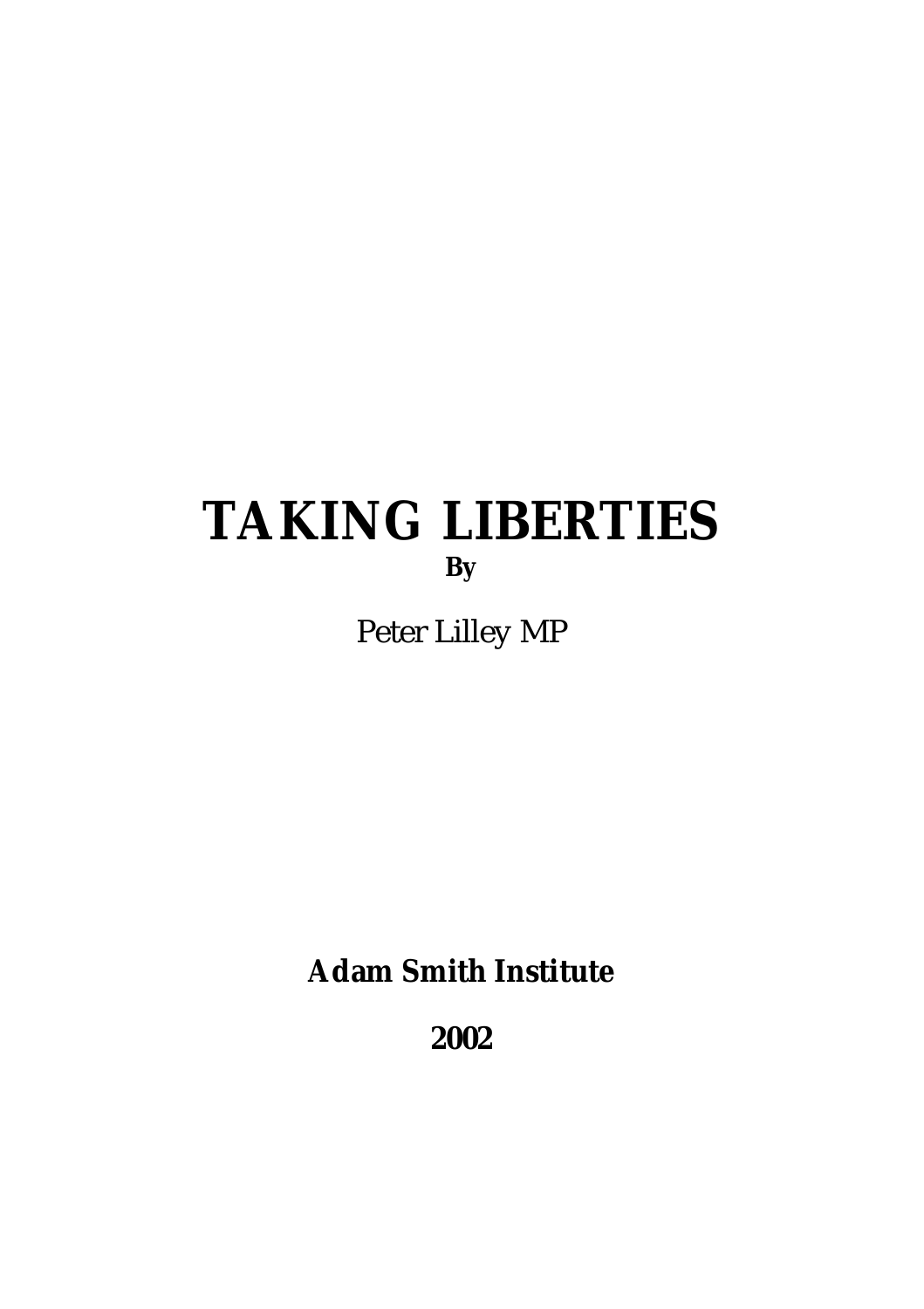**Peter Lilley** was chairman of the Bow Group (1973–75) and a consultant Director of the Conservative Research Department (1979–83). He was Member of Parliament for St Albans from 1983–1997 and, following boundary changes in 1997, he became MP for Hitchin & Harpenden

His first ministerial appointment was as Economic Secretary to the Treasury (June 1987), then Financial Secretary to the Treasury (July 1989). He joined Mrs Thatcher's Cabinet as Secretary of State for Trade and Industry 1990–1992. Mr Lilley was appointed Secretary of State for Social Security 1992–1997.

He is the author of several publications including: Do You Sincerely Want to Win? Defeating Terrorism in Ulster, 1972; Lessons for Power, 1974; Delusions of Income Policy (co–written with Samuel Brittan), 1977; End of the Keynesian Era (contributor), 1980; Thatcherism, the Next Generation, 1989; The Mais Lecture Benefits and Costs: Securing the Future of the Social Security, 1993; Patient Power (published by Demos) 2000; Common Sense on Cannabis (Social Market Foundation) 2001.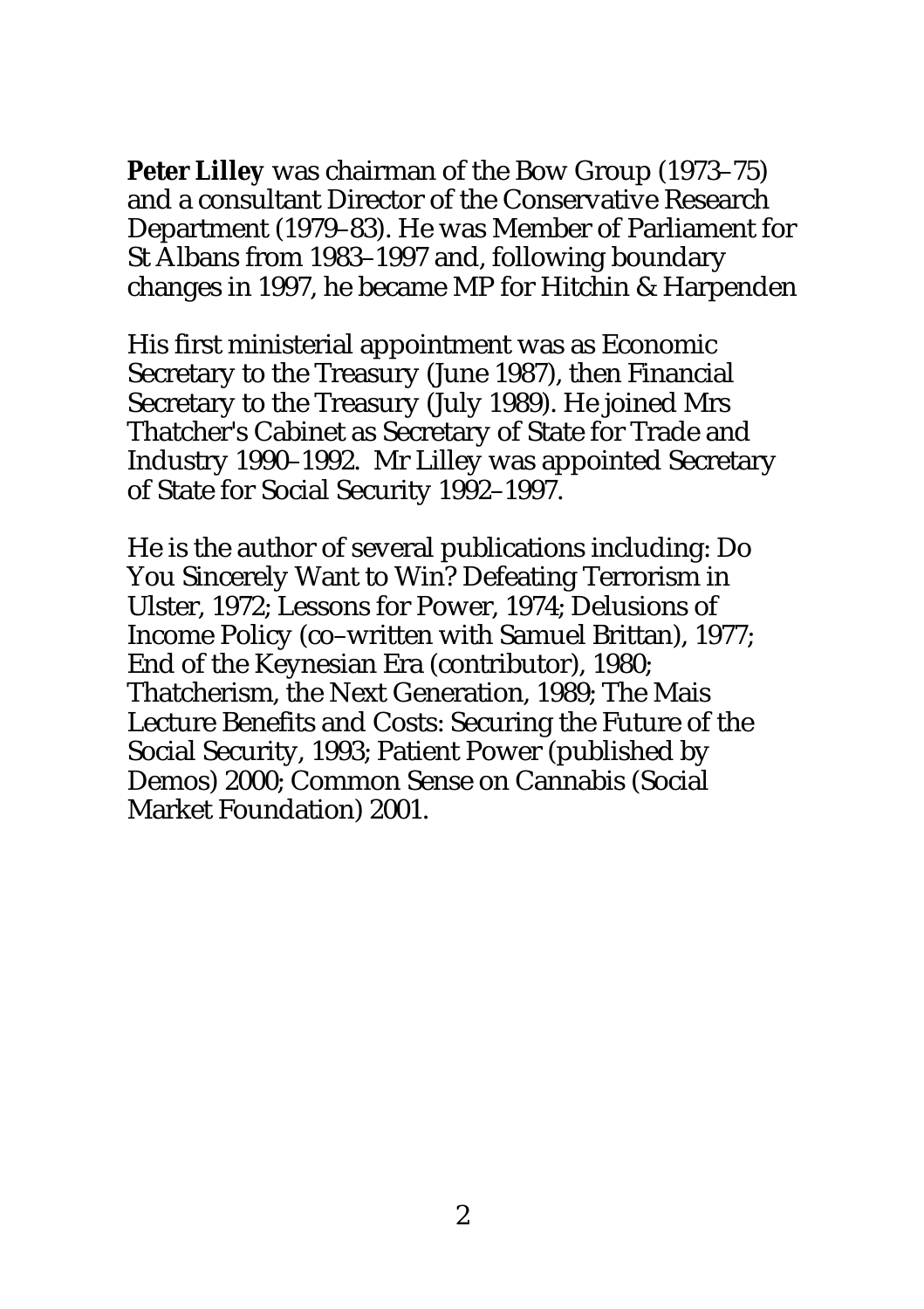# **Contents**

| <b>Introduction</b>          | 4  |
|------------------------------|----|
| Trial by Jury                | 7  |
| Double Jeopardy              | 28 |
| The Presumption of Innocence | 36 |
| <b>Habeas Corpus</b>         | 40 |
| Epilogue                     | 46 |

Bibliographical information

Published in the UK in 2002 by ASI (Research) Ltd © Adam Smith Research Trust 2002

All rights reserved. Apart from fair dealing for the purpose of private study, criticism or review, no part of this publication may be reproduced, stored in a retrieval system, or transmitted in any way or by any means, without the consent of the publisher.

The views expressed in this publication are those of the author alone and do not necessarily reflect any views held by the publisher or copyright owner. They have been selected for their intellectual vigour and are presented as a contribution to public debate.

ISBN: 1–902737–38–5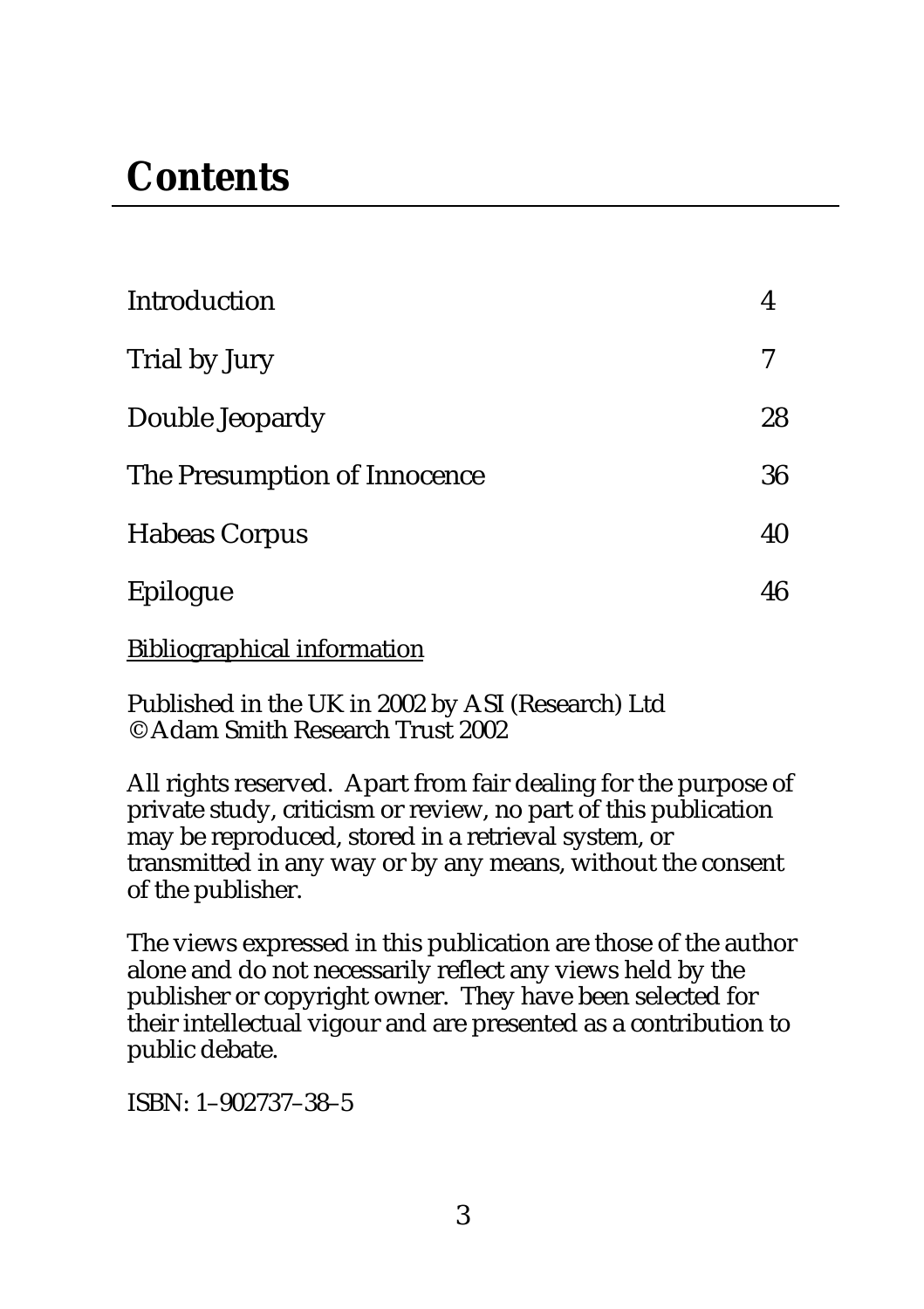British liberties are under threat. For a long time, Britain has been the envy of the world in the protection which it offers residents against the arbitrary power of the State. Indeed, many of these liberties have existed for so long that there is a danger of their being taken for granted.

They should not be. The current Government and the European Union are in the process of introducing new laws which would undermine the liberties on which British people have depended for so long. The attack on these liberties, though partly a misguided attempt to achieve laudable aims, is being fuelled by an unprecedented alliance between tabloid populism (to sound tough on crime) and modernising zeal. But the net result is to make British people more vulnerable than ever to arbitrary action by the State.

This paper looks at four areas where liberties are under threat:

- trial by jury, where the government has a manifesto commitment to abolish the defendant's right to opt for jury trial and, though currently baulking at implementing that, seems determined at least to erode trial by jury;
- the Double Jeopardy Rule, where the government intends to allow people to be tried twice for the same offence;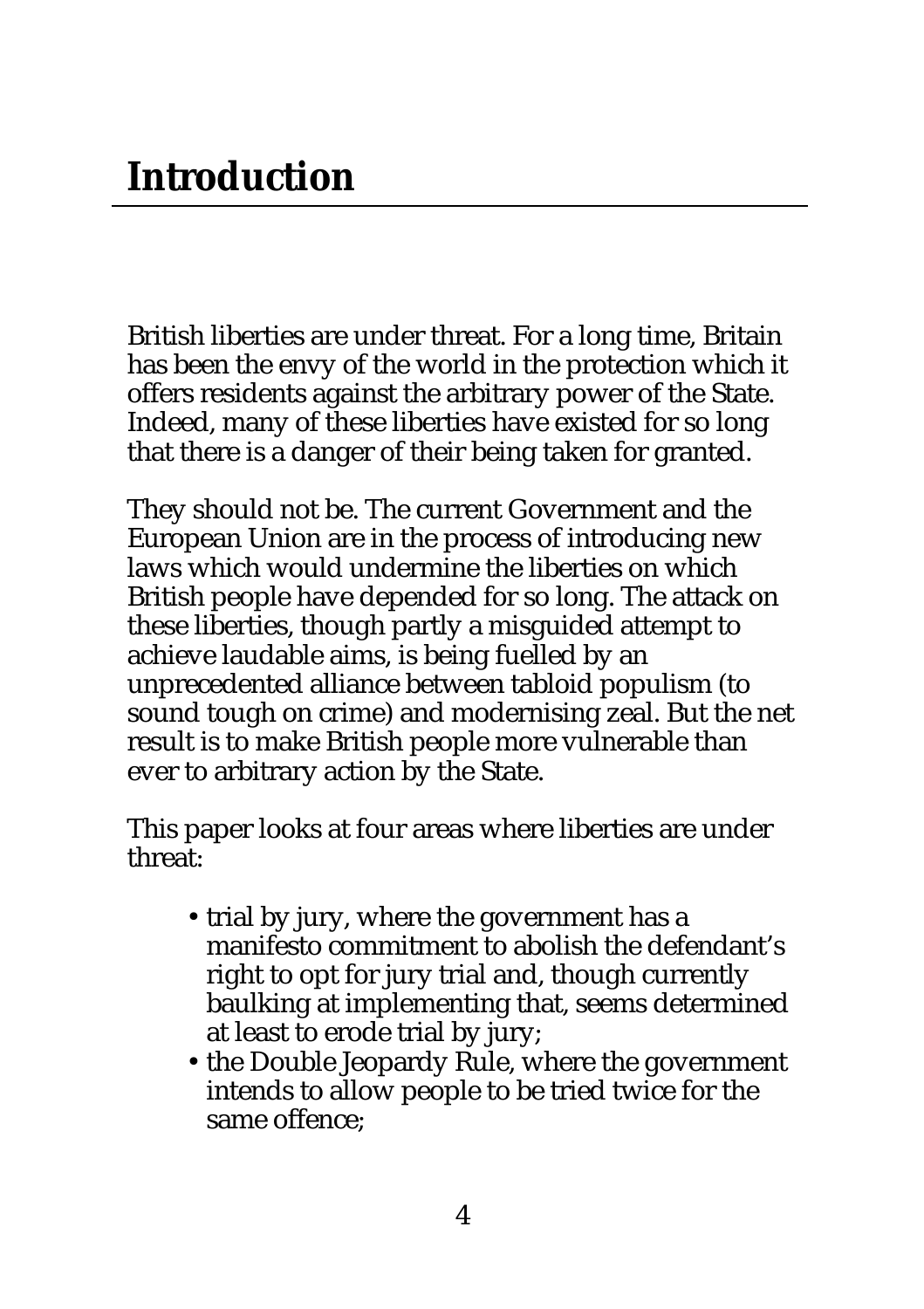- presumption of innocence, where new laws are putting the burden of proof on defendants to prove themselves innocent; and
- habeas corpus, where British legislation and EU proposals could lead to people being arrested without charge or trial.

Most educated people are dimly aware of the importance of these liberties. Unfortunately debate about them is monopolised by lawyers with their own professional jargon, prejudices and vested interests. But these freedoms exist for all of us, not for the legal profession. I write as one of the few non-lawyers ever to address all these issues in the hope of alerting a wider audience to the danger these threats pose to us all.

In each case, I examine the history of and rationale for the original liberty and the nature of the possible threats to it. And where the objectives underlying proposed changes appear sensible, I examine alternative means of achieving them.

My starting point is that traditions should not be blindly upheld simply because they are old. But when something has worked well for centuries, the case for change needs to be strong. Above all, changes should only be considered if they strengthen the individual against the state, limit the state's power, protect the innocent, and respect the integrity of what has evolved over centuries.

We live in dangerous and violent times. Ordinary citizens are more than ever at risk from criminals at home and from actions by foreign terrorists.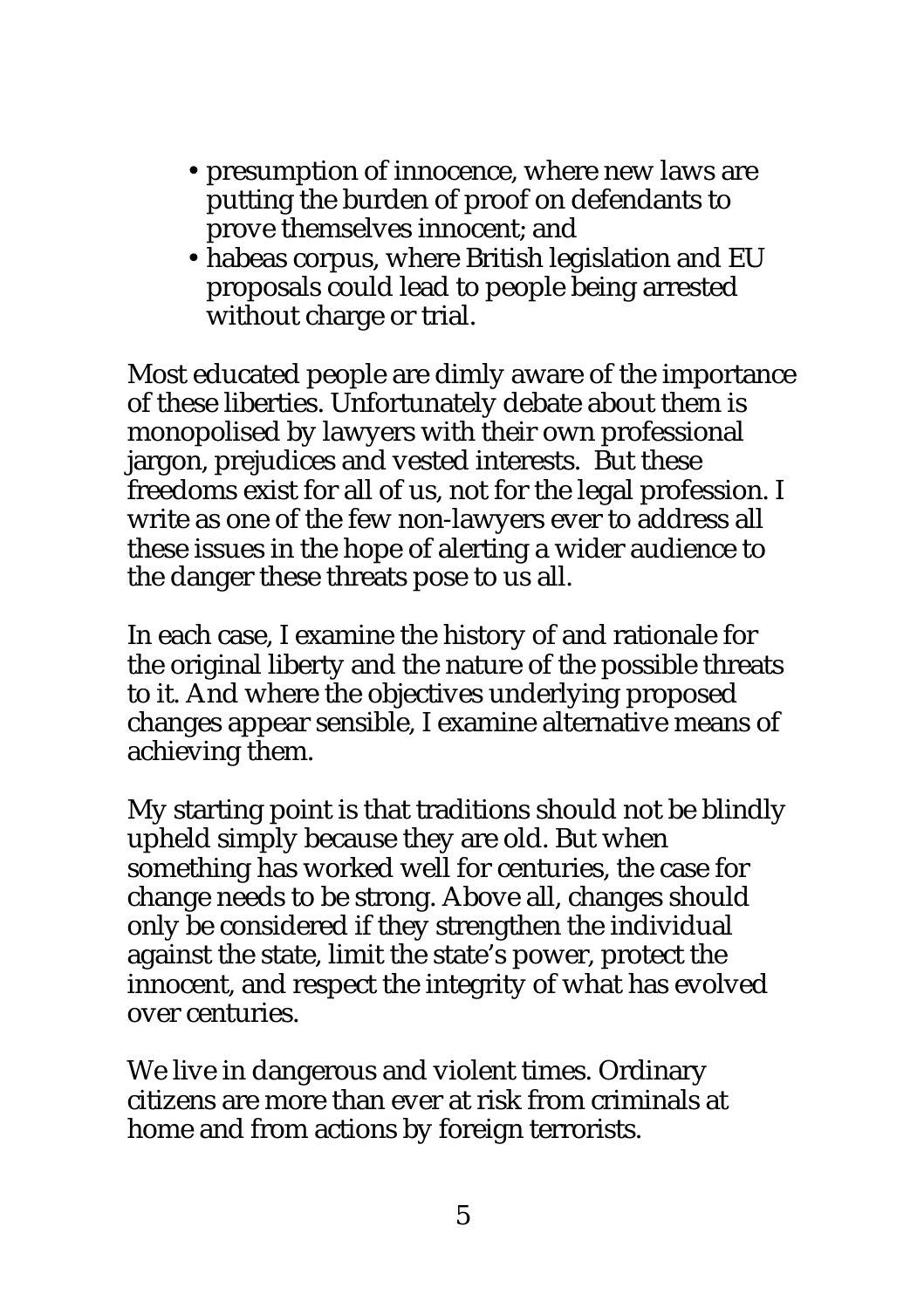Governments should properly take steps to reduce these risks and to ensure that criminals are convicted. But combating crime need not and should not mean undermining justice. It is ordinary citizens, not criminals, who are at risk from an erosion of our traditional liberties. For the defenders of freedom, now is the time to make a stand.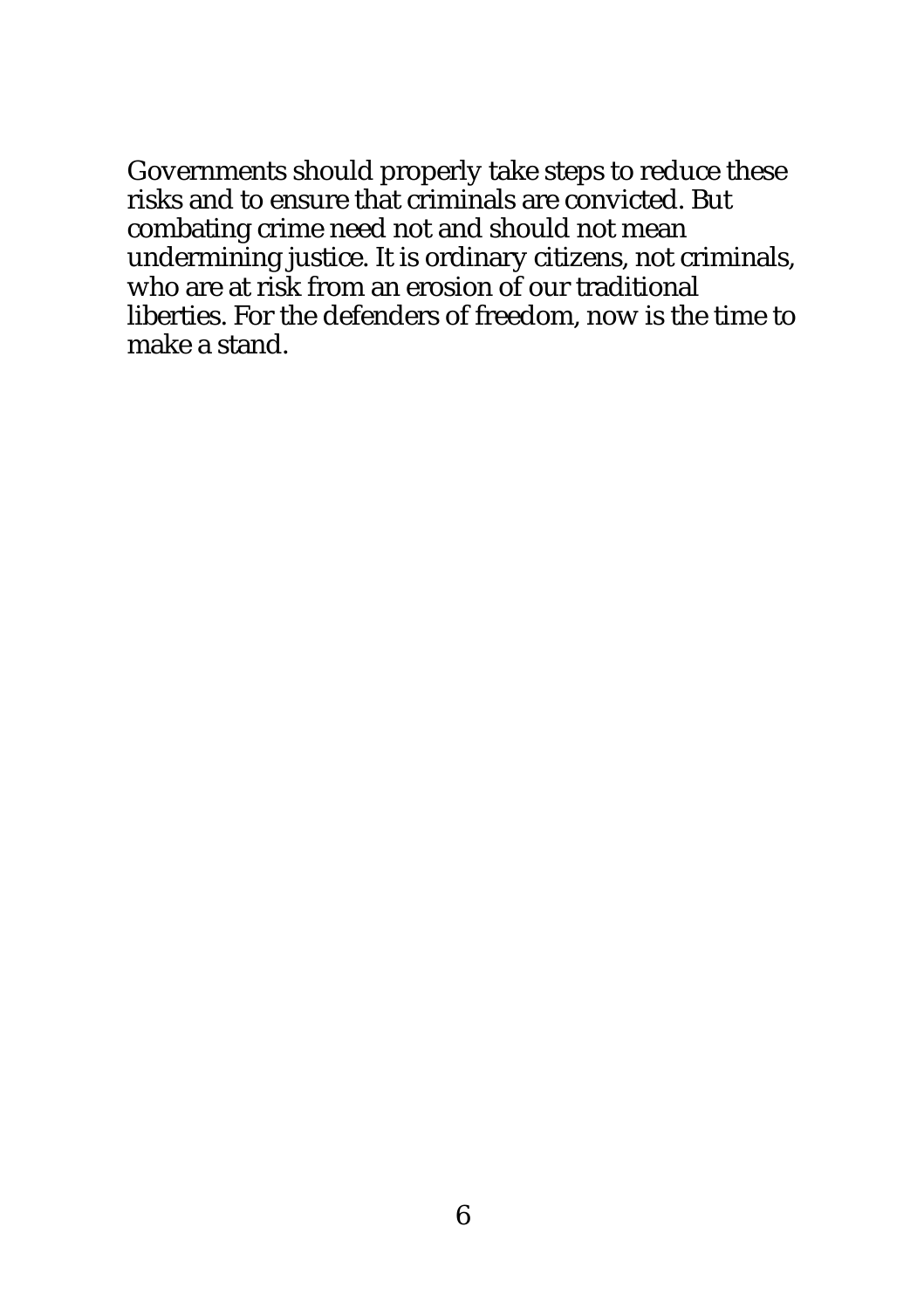*"No free man shall be seized or imprisoned, or stripped of his rights or possessions…except by the lawful judgement of his equals…"<sup>1</sup>*

#### **Introduction**

Trial by jury is one of the most ancient rights enshrined in the British system of justice. The Government is committed to eroding it. This will weaken a key defence of the individual citizen against arbitrary actions by the executive.

#### **Origins**

 $\overline{\phantom{a}}$ 

The right to trial by jury dates back to Magna Carta, if not earlier.<sup>2</sup> Although the role and nature of juries has changed greatly since then, the one crucial feature throughout has been that they have been felt to be fairer and, above all, more independent of the executive than the King's justices. That is why jury trial has always

 $<sup>1</sup>$  Clause 39 of Magna Carta (1215)</sup>

<sup>&</sup>lt;sup>2</sup> The Wantage Code endorsed by Aethelred II "states that twelve leading thegns in each wapentake are to go out from the court and swere…that they will neither accuse any innocent person nor protect any guilty one". (Sir Frank Stenton, Anglo-Saxon England).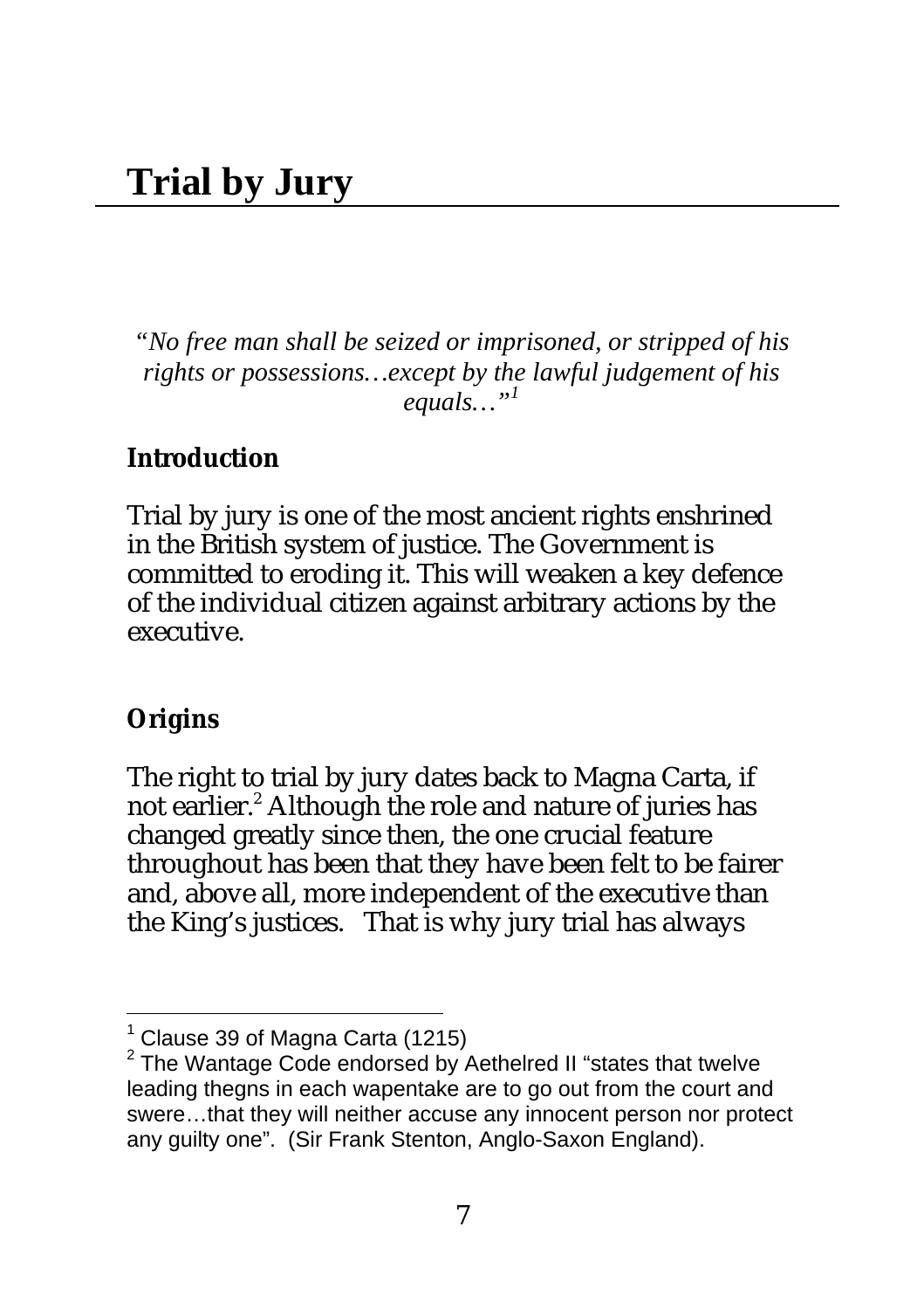been seen as a pillar of English liberty — and subsequently cherished by all Common Law countries.

The right to jury trial was reaffirmed in the Bill of Rights in 1689 $^3$  when parliament sought to entrench the traditional liberties that had been threatened by the autocratic ambitions of the Stuarts. The right to jury trial was incorporated in the American constitution<sup>4</sup> that again sought to entrench the rights of the individual against the executive.

As Lord Devlin wrote,

"The first object of any tyrant in Whitehall would be to make Parliament utterly subservient to his will and the next to overthrow or diminish trial by jury, for no tyrant could afford to leave a subject's freedom in the hands of twelve of his countrymen. So that trial by jury is more than an instrument of justice and more than one wheel of the constitution, it is the lamp that shows that freedom lives."

 3 "That juries ought to be duly impanelled…" Section II, Bill of Rights 1689

<sup>&</sup>lt;sup>4</sup> "The Trial of All Crimes, except in cases of impeachment, shall be by Jury…" Article III Sec 2: Clause 3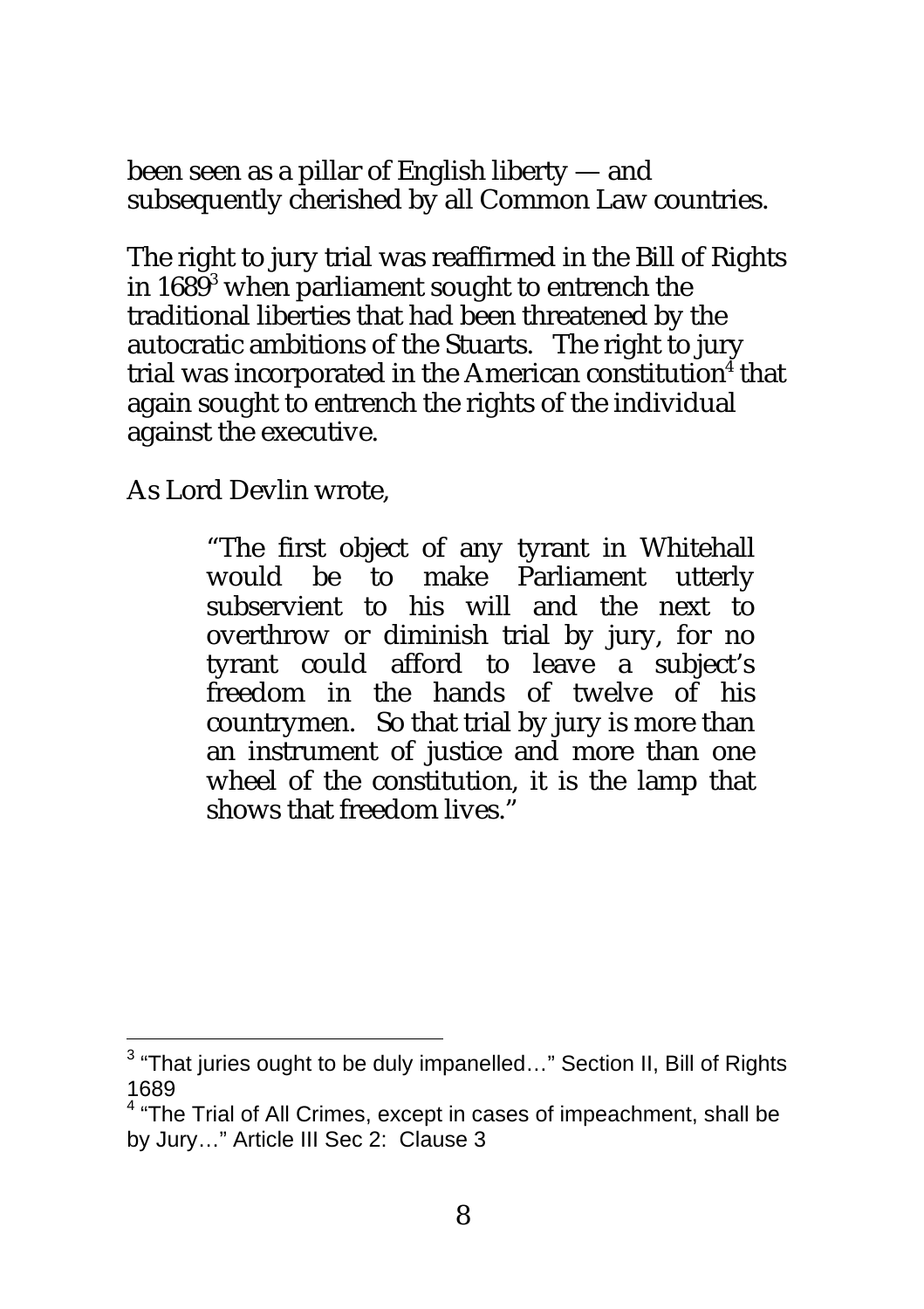#### **The current position**

At present, whether or not a defendant must, may, or cannot have, a jury trial depends on the seriousness of the offence. There are three different types of offence:

*Summary only* offences, which include most motoring offences, are automatically tried before a magistrate without a jury. The maximum penalty is six months imprisonment. Convicted defendants who appeal have a right to a re-trial before a judge and two magistrates, but without a jury.

*Indictable only* offences are the most serious offences such as murder, rape and wounding with intent. They are automatically tried before a judge and jury.

*Either way* offences are intermediate offences. These include grievous bodily harm, actual bodily harm, child cruelty, indecent assault, theft, burglary, false accounting, forgery, criminal damage, supplying controlled drugs, affray and violent disorder.

Such cases are called either-way offences because they can either be tried summarily (before a magistrate) or on indictment (before a judge and jury). Magistrates may themselves decide that an either-way case should be tried in the Crown court. In 2001, they did so in 39,000 cases. In addition, a defendant to an either-way charge has the right to choose to be tried by a jury in the Crown court. In 2001, 16,000 defendants, around 3% of those charged with either-way offences, exercised their right to be tried before a jury.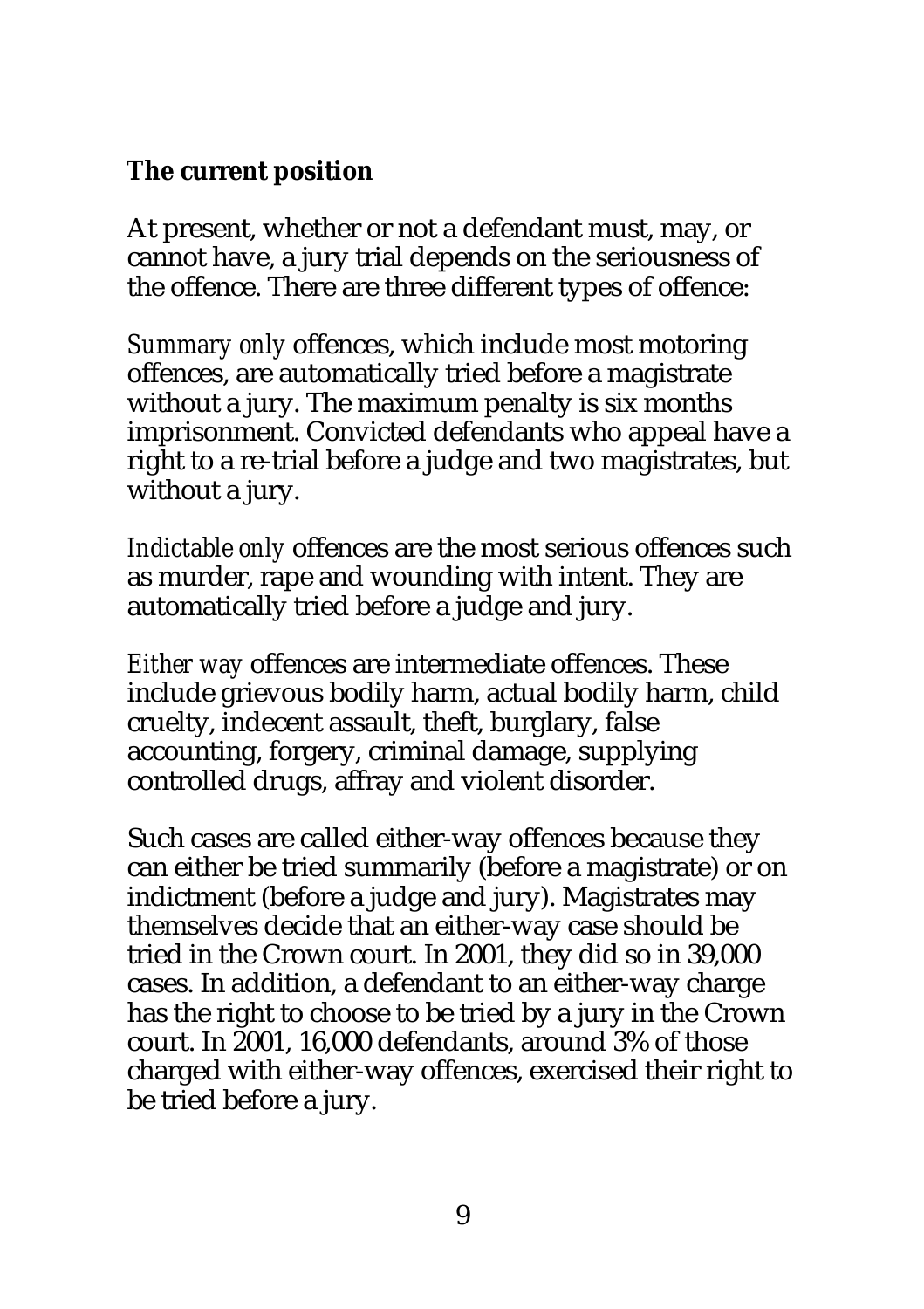#### **The Government's proposals**

Proposals to end the right to choose trial by jury in either-way cases did not begin with this government. In 1997 the idea was advocated in the Narey Review<sup>5</sup> carried out by a Home Office official.

Within the Cabinet I strongly opposed endorsing this plan. The outcome was simply to consult on the proposal without commitment.<sup>6</sup>

Having sharply criticised the idea in opposition, $^7$  Jack Straw changed his mind in government and introduced two Bills to give magistrates the sole right to decide whether a case should be tried summarily or before a jury (subject to an appeal to a judge). The Bills would also have let magistrates retain the right, having heard a case, to send the convicted offender to the Crown court for sentencing. (Both Bills were defeated.)

The Government made removal of the defendant's right to choose trial by jury an election commitment in the 2001 Labour Manifesto which pledges that "we will

 5 "Review of Delay in the Criminal Justice System" February 1997. It was also considered and rejected by the James Committee on "The Distribution of Criminal Business between the Crown Court and the Magistrates' Courts"; cmnd 6323 (1975) and recommended by the Royal Commission on Criminal Justice in 1993 but rejected by the government.

 $6$  Hansard 27<sup>th</sup> February 1997 col 431

 $7$  Jack Straw stated that: "cutting down the right to jury trial, making the system less fair, is not only wrong but short–sighted and likely to prove ineffective. I therefore urge the Secretary of State not to accept the proposal"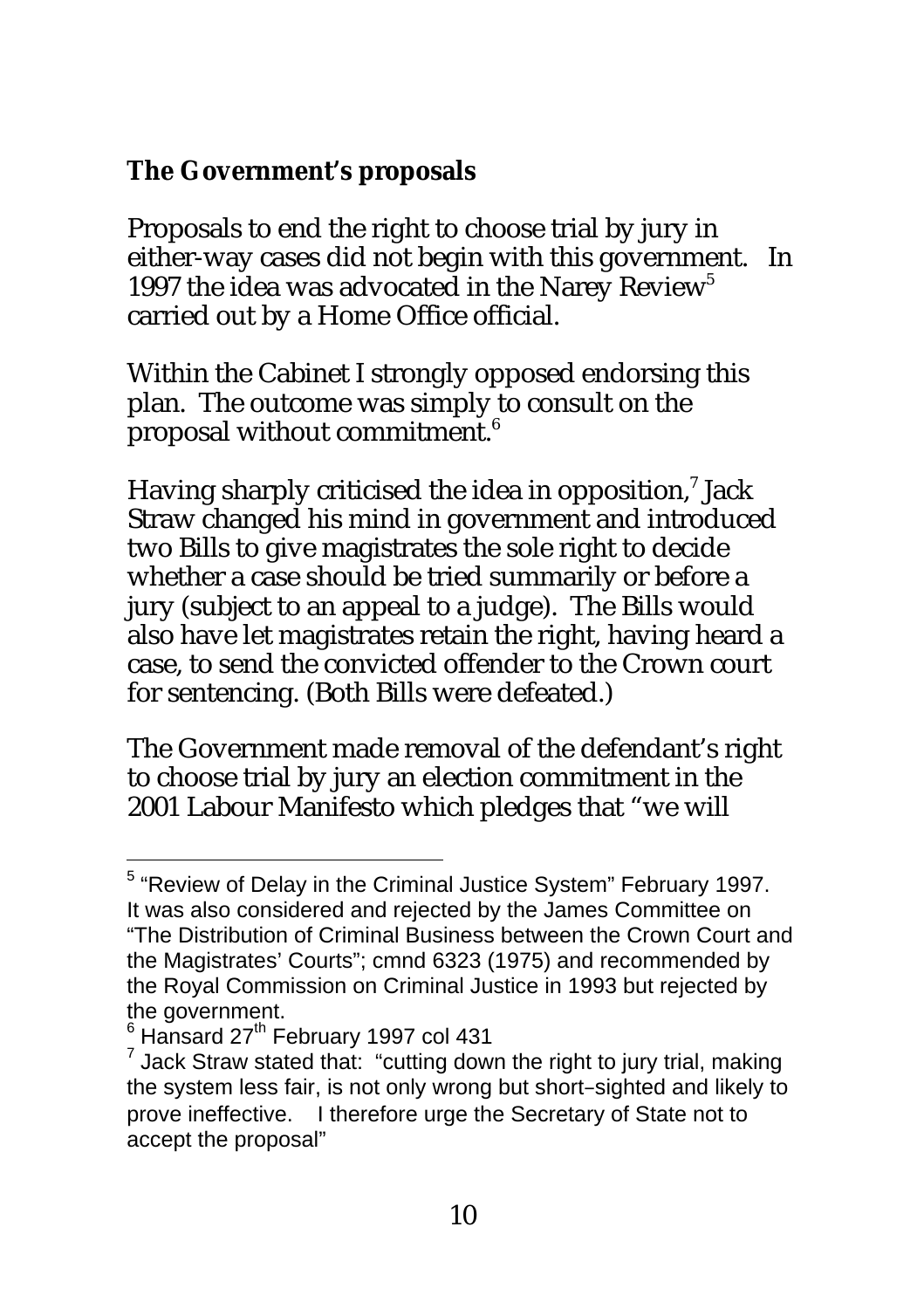remove the widely abused right of defendants alone to dictate whether or not they should be tried in a Crown Court".

In November the Auld review of the court system, set up by the Government, strongly endorsed the government's desire to abolish the defendant's right to elect for jury trial. Auld went even further — advocating removal of several classes of case from the hands of juries, submitting jury verdicts to judicial review and setting up a new tier of District courts sitting without juries with powers to impose sentences of up to two years. This represents probably the most comprehensive assault on the jury system, short of its total abolition, ever proposed.

Lord Auld's report is not the first from the judicial establishment to criticise the defendant's right to jury trial. It is natural that some members of any profession should resent the involvement of lay people in their sphere and feel that the bureaucracy can more safely be entrusted with discretion than lay people like defendants, jurors and even lay magistrates. On the other hand, resolute support for the right to elect for jury trial has come from the Bar Council and Law Society, but they may be seen as having a vested interest in its retention. That is why it is crucial that those in the body politic who are free of these professional prejudices should involve themselves in this debate.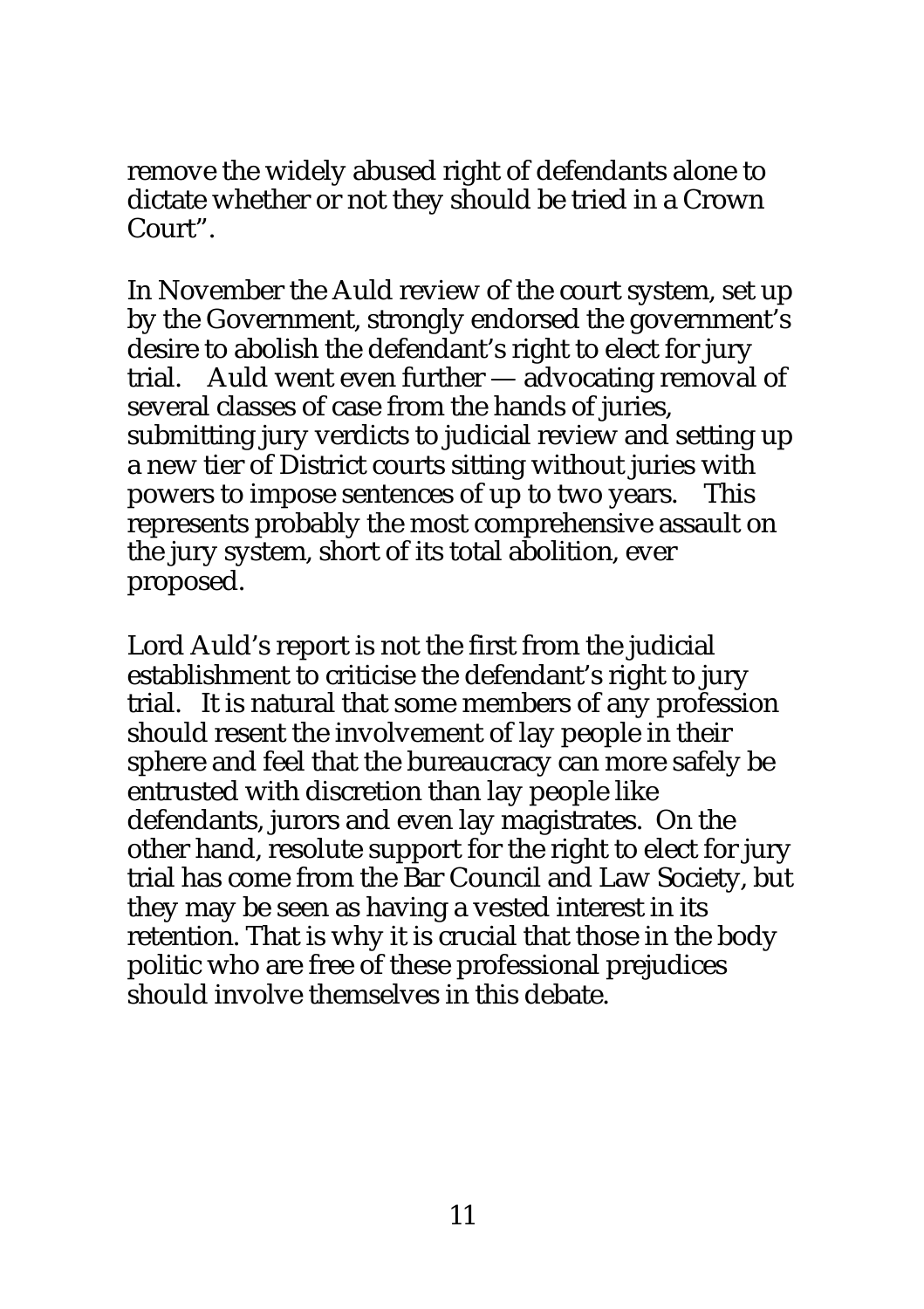Recently the Lord Chancellor has given interviews<sup>8</sup> suggesting that he will reject Auld's plan to set up District courts. Instead he is considering increasing the sentencing powers of magistrates' courts from six months to twelve months and eventually twenty-four months. Magistrates might then lose their power to refer convicted offenders up to a higher court for sentencing. He rejects Auld's proposal to make jury trials subject to review but he favours removing complex fraud cases from juries. The government's aim still appears to be to reduce reliance on jury trial. Lord Irvine believes that these measures will reduce the number of jury trials by some 6000 a year. But he has indicated that the government may not at this stage implement the manifesto commitment to remove the defendant's right to choose jury trial.

Two steps forward, one step back is a common enough tactic. The only reason the government has indicated a willingness to make a tactical retreat is that its two bills met with significant opposition. But it remains committed to abolishing the right to jury trial; it still plans to erode the role of juries; and there is still powerful hostility to that right in the judicial establishment. It would be foolish for believers in the jury system to suppose that the threat to juries has disappeared, unless and until the government formally repudiates its commitment to remove the right to jury trial and they and their allies abandon plans to erode the role of juries. Juries need strengthening not phasing out.

<sup>&</sup>lt;u>essen to the Times law supplement 16<sup>th</sup> April 2002.</u><br><sup>8</sup> The Times law supplement 16<sup>th</sup> April 2002.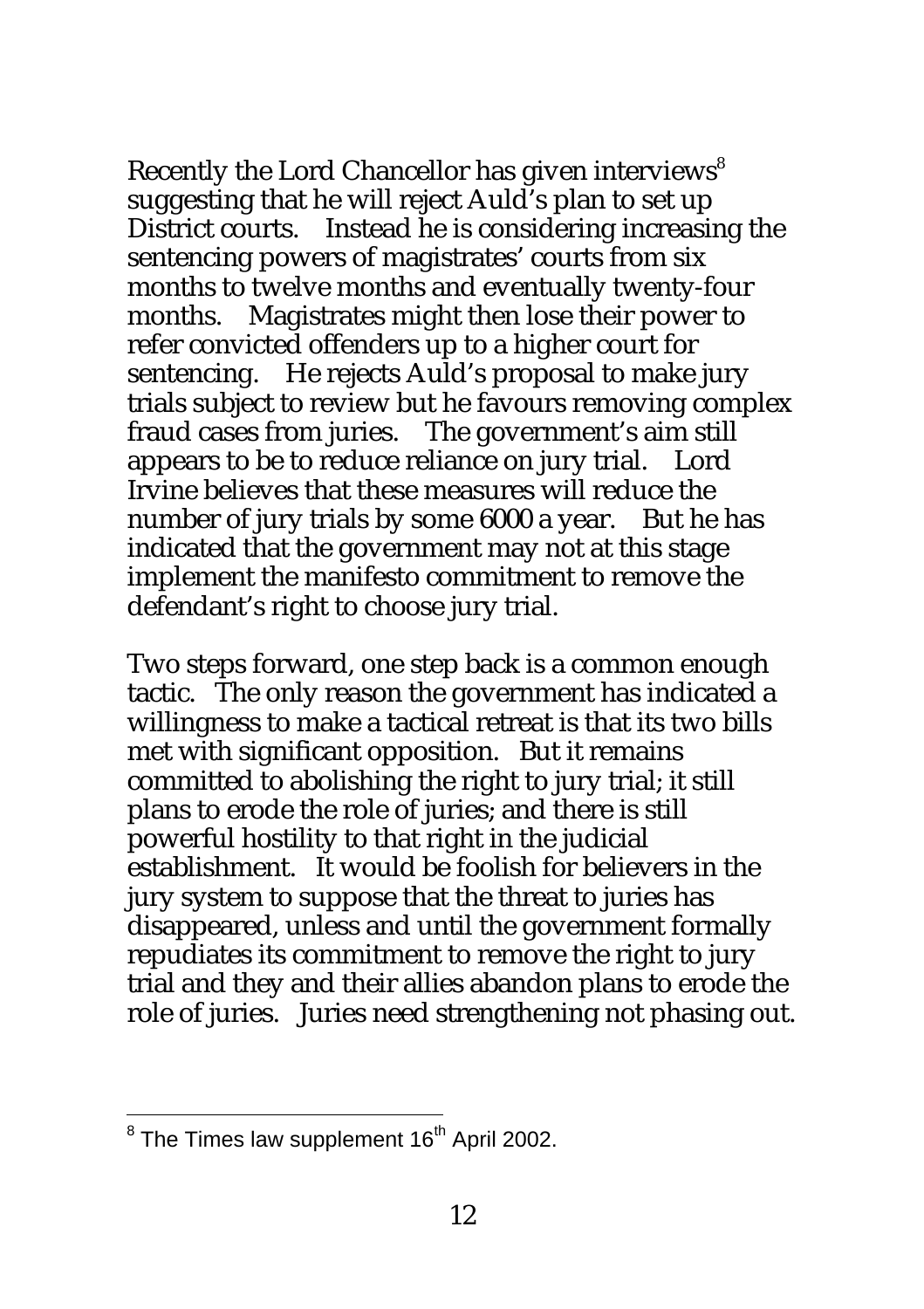#### **The Government's rationale**

The Government's stated reasons for its proposals to abolish the right to choose jury trial are two–fold. First, Ministers argue that experienced offenders abuse the right to elect for jury trial and thereby get shorter sentences or escape scot–free. Second, Ministers allege that trial by jury involves unnecessary and avoidable costs. So by ending the defendant's right to choose jury trial the Government could simultaneously abolish abuse, be tough on criminals and save taxpayers' money.

However, the Government's case is in tatters since it emerged that the forecast savings would result largely from shorter sentences likely from magistrates, not from reduced court costs. So the notion that this change would be tough on criminals went up in smoke. It also casts grave doubts on the extent of abuse: clearly experienced criminals cannot be successfully manipulating the right to jury trial if they could get shorter sentences in the magistrate's court. If the extent of abuse is so uncertain, it is hard to believe that the hoped for savings will materialise.

Even if the system were being abused by the guilty, that would not justify removing from innocent people the right to jury trial. That would be like abolishing welfare benefits for the poor just because the system is abused by the greedy.

In any case the circumstantial evidence produced by the government in support of its case is weak. The Government argues: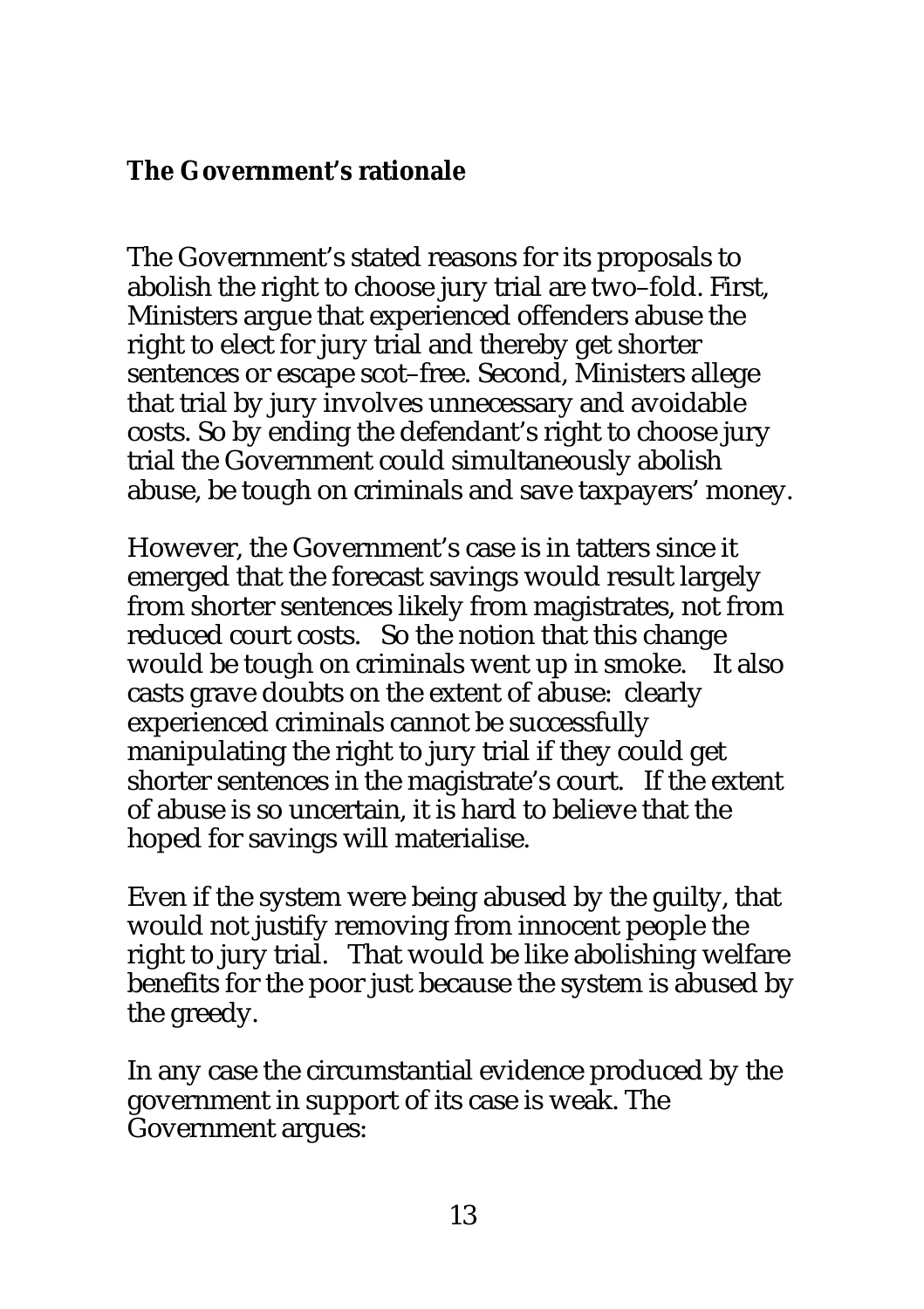- "nearly 90% of those who elect for jury trial, and are convicted, have previous convictions."<sup>9</sup> But this may simply show that people previously convicted think that a jury is more likely than a magistrate to be impartial.
- "two–thirds of those who elect for jury trial subsequently plead guilty and so never appear before a jury at all." But in fact most of them do not plead guilty to the original charge, but to a charge reduced by the prosecution. Even Lord Justice Auld admits "There has undoubtedly been a good deal of overcharging leading to defendants electing to go to the Crown court when otherwise they would have consented to summary trial". And a recent study commissioned by the Lord Chancellor's Department found "no support for the arguments that defendants should be deprived of their right to elect trial by jury because the majority of them plead guilty after electing to go to the Crown Court."<sup>10</sup>
- "the acquittal rate in contested either-way cases is higher in Crown courts than in magistrates' courts.<sup>11</sup> This implies that juries are more prone to

l

<sup>&</sup>lt;sup>9</sup> Ministers persist in using this 90% figure, often without mentioning that it relates only to those who *are convicted* and dates back to a sample of cases *in 1989*. The most recent study of a sample of cases in 1999 shows the proportion with one or more previous convictions was 68%. This too relates only to those convicted.

 $10$  Dr Satnam Choongh, 'Review of Delay in the Criminal Justice System' Lord Chancellor's Research Series No 2/97 December 1997

 $11$  The actual proportion of wholly contested cases (NB not just either-way offences) acquitted in magistrate courts in 2000 was 31%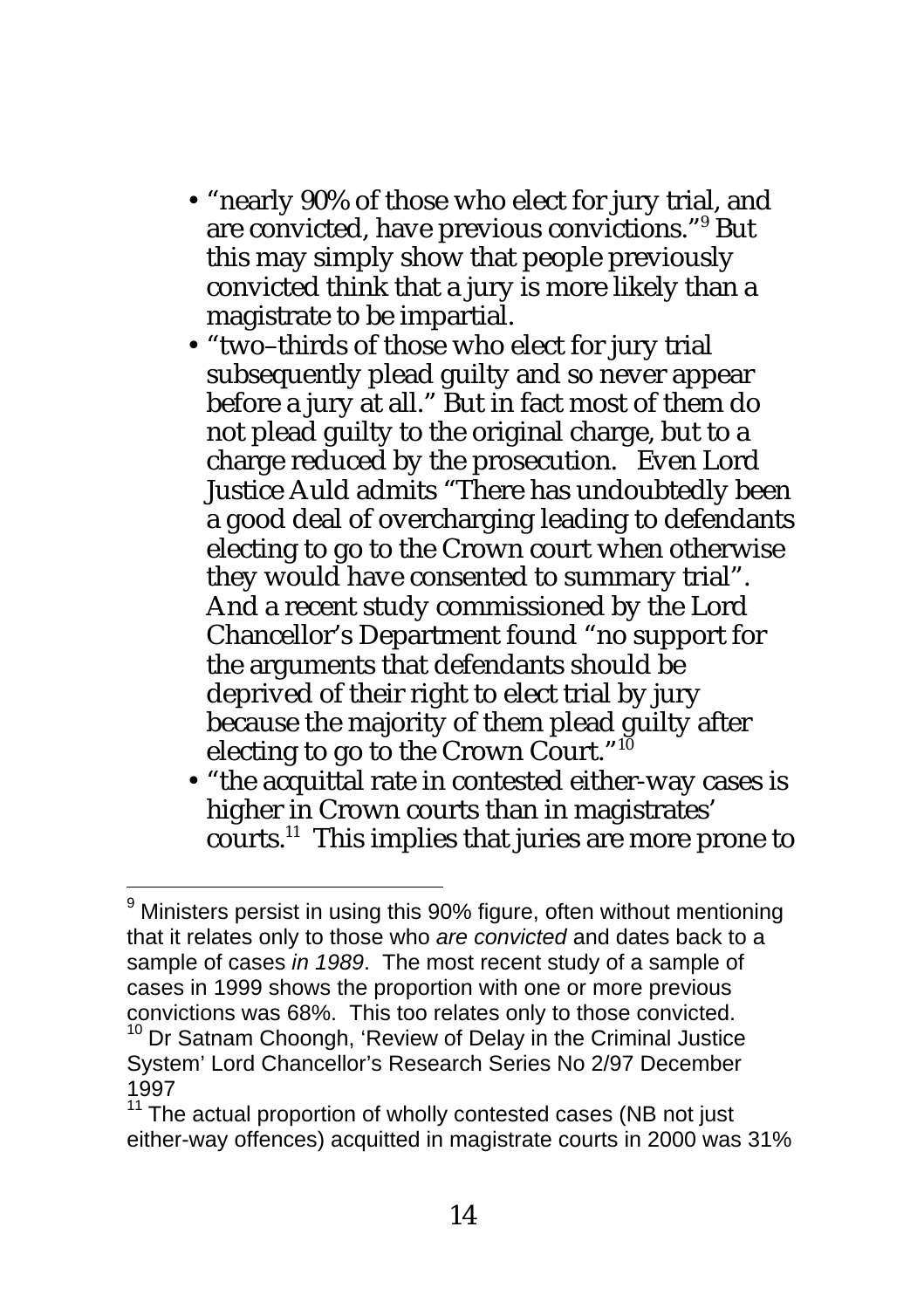acquit guilty defendants than are magistrates." Those with stronger cases are more likely to insist on jury trial. It is not just the juries who throw out cases. Nearly 16% of all Crown court cases were dropped before trial in 2000. And a fifth of those who are tried and acquitted are acquitted because the judge directed the jury to do so. Jack Straw admitted that "If one takes account of the relative seriousness and complexity there is little difference in acquittal rates in magistrates courts compared with the Crown court".<sup>12</sup>

The government's argument on cost disintegrates on examination. Of course jury trials are typically more expensive because they are more thorough, involve more people, take longer and require a more time-consuming preparation of evidence. But although the government initially claimed that their proposals would save £128 million a year, most of this  $-$  £84 million<sup>13</sup> — turns out to be from the lower sentences likely to be passed by magistrates' courts. The Home Office admit that their costings are based on the assumption that 4,000 offenders will receive sentences on average 5 months shorter in the magistrates' courts than if they had been allowed to elect for Crown court.  $14$  Ministers have now conceded that the savings on court proceedings would amount to only £44 million a year. This cost — less than

l

against 45% in Crown courts – Hansard PQ reply to Peter Lilley 15<sup>th</sup> October 2001.

 $12$  Hansard col 953 7 March 2000

 $13$  Hansard, col 377W, reply top PQ by Ann Widdecombe  $2<sup>nd</sup>$  March 2000

<sup>&</sup>lt;sup>14</sup> Home Office Research Findings, "The Cost of Criminal Justice", No. 103.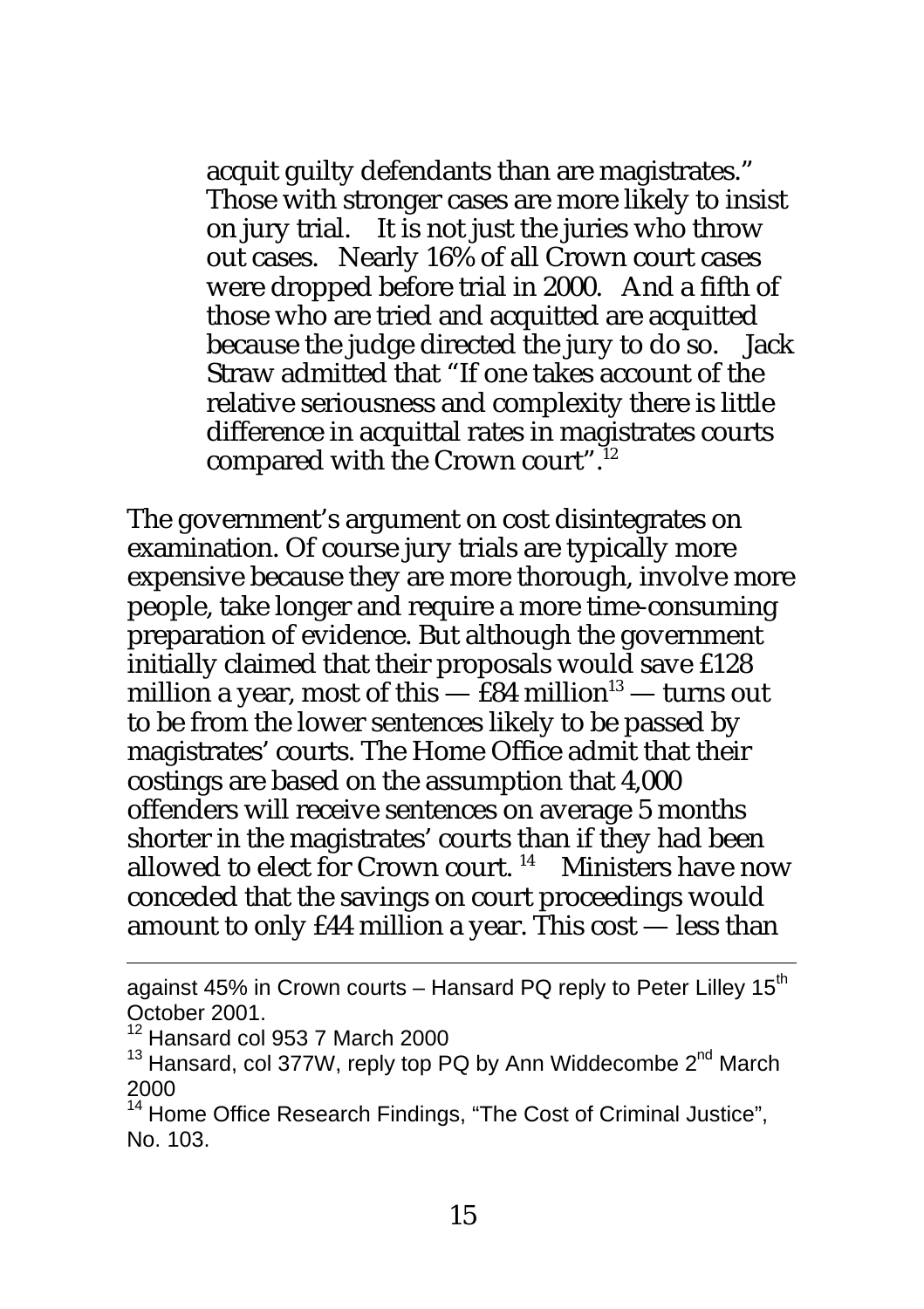$£1$  a year for each British subject  $-$  is a small price to pay for keeping the right to jury trial.

## **Squeezing out jury trial**

Traditionally, jury trials are mandatory for serious offences, and for either way offences the magistrate will direct that there should be a jury trial if the case is serious or complex. Only minor and simple cases are left to the magistrates' courts.

Lord Auld proposed a pincer movement to squeeze the use of jury trials at both ends. As well as raising the threshold below which cases are considered too minor for jury trial he proposes that, for the first time, cases that are too serious and complex should be excluded from jury trial — beginning with complex fraud trials. He would extend the definition of minor cases from those involving a maximum sentence of 6 months to 24 months. Exclusion of fraud cases would be a starting point but he recognises a "strong logical case for…extending the reform to other serious and complex cases."

Once it is accepted that juries should be ruled out both because cases are too simple and minor and because they are too complex and serious, it will be hard to justify juries for intermediate cases. Indeed, no–one reading Auld can really believe he has much desire to retain them at all.

Lord Irvine has indicated that the government will only go part way along the route mapped out by Auld. But from raising the sentencing powers of magistrates to 24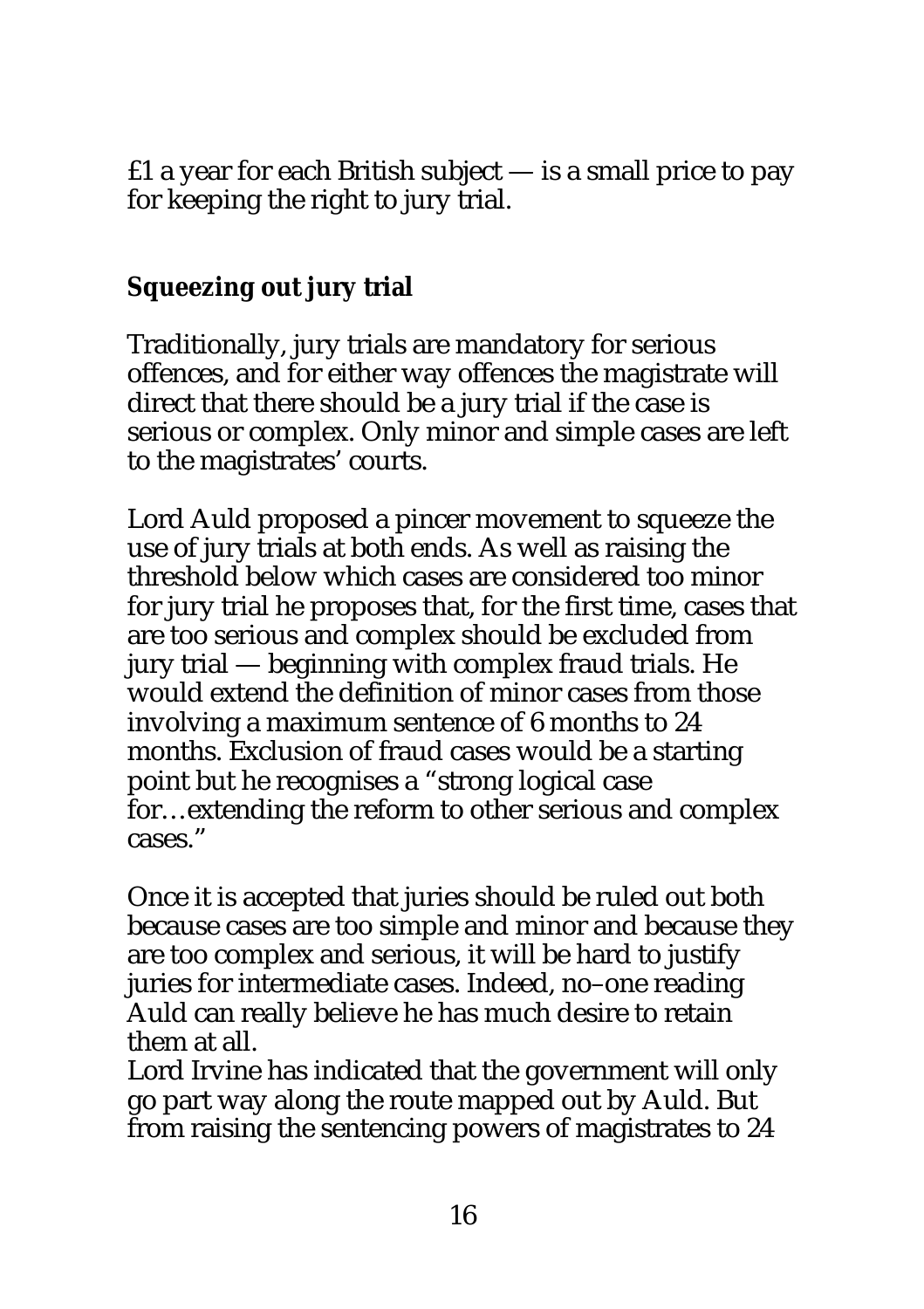months it is a small step to reclassifying all offences with sentences of less than that as 'summary–only' thereby precluding jury trial. And, as Auld indicates, once complex fraud cases are taken away from juries, it will lead inexorably to removing all 'complex cases'.

A number of high profile fraud cases have given rise to concern. Some involved surprise acquittals, others low sentences, most immense length. In several charges were dropped and in one the jury was told to ignore threequarters of the evidence they had heard.<sup>15</sup> As a result the impression has gained currency that juries cannot cope with lengthy and complex cases and invariably acquit. This is a myth. In fact the Serious Fraud Office had an average 92% conviction rate in the last four years against only 57% convictions in recent jury trials for all offences. It is, nonetheless, disturbing that some fraud cases are strung out for months and far from obvious that this is necessary or unavoidable. As one senior judge commented in a serious fraud case in 1976, "brevity and simplicity are the handmaidens of justice and length and complexity its enemies".<sup>16</sup> It is surely the task of the judge to insist that the prosecution and defence focus on the key issues.

l

 $15$  There are notable examples in which the prosecution brought forward multiple indictments leading to prolonged trials. The Levitt case in 1993, for example, brought against City financier, Roger Levitt, originally involved 62 charges – of which the prosecution withdrew all but one in order to get a conviction. During the 1994 case against George Walker, the jury heard from 82 witnesses during the four and a half month trial.

<sup>&</sup>lt;sup>16</sup> Lord Bridge of Harwich, quoted in an article in the *Daily Mail*, 29<sup>th</sup> July 1992.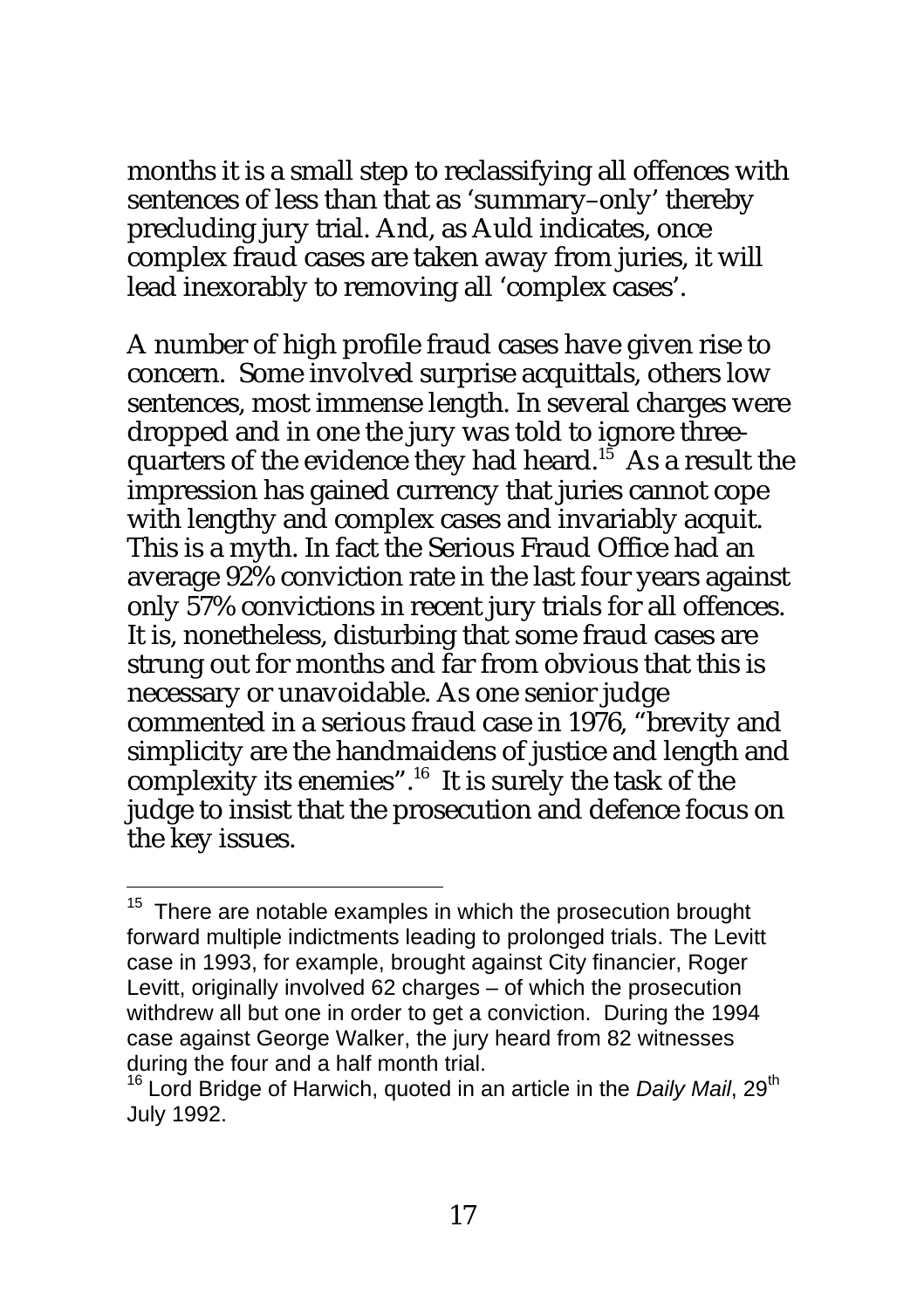Perhaps the best account of the working of a jury is *The Juryman's Tale* by Stephen Glover, which describes a long and complex case (though not a City fraud). He concludes that juries can cope with complexity and even length.

Auld proposes that the jury be replaced by a judge sitting with two expert assessors. In practice those assessors will rarely be experts in the subject matter of the specific fraud. They will simply be familiar with financial matters in general. It would surely be more satisfactory to revive *Special Juries* drawn from a broad panel of people with professional/financial experience, for cases of this kind. That would not undermine the principle of jury trial and would leave the judge free to guide on the law and set the sentence.

## **The case for jury trial**

Although the government's original case was ostensibly directed just at the defendants' right to choose jury trial, its response to the Auld report reveals an underlying hostility to jury trial *per se*. So it is worth restating the general case for jury trial before considering the case for retaining a defendant's right to opt for it in either–way cases.

• *Juries are independent of the State and its judicial and police systems.* Corrupt governments, from Hitler to Mugabe, have used the courts to harass their political opponents. Even some modern democracies are essentially elected dictatorships in which the state exercises enormous power.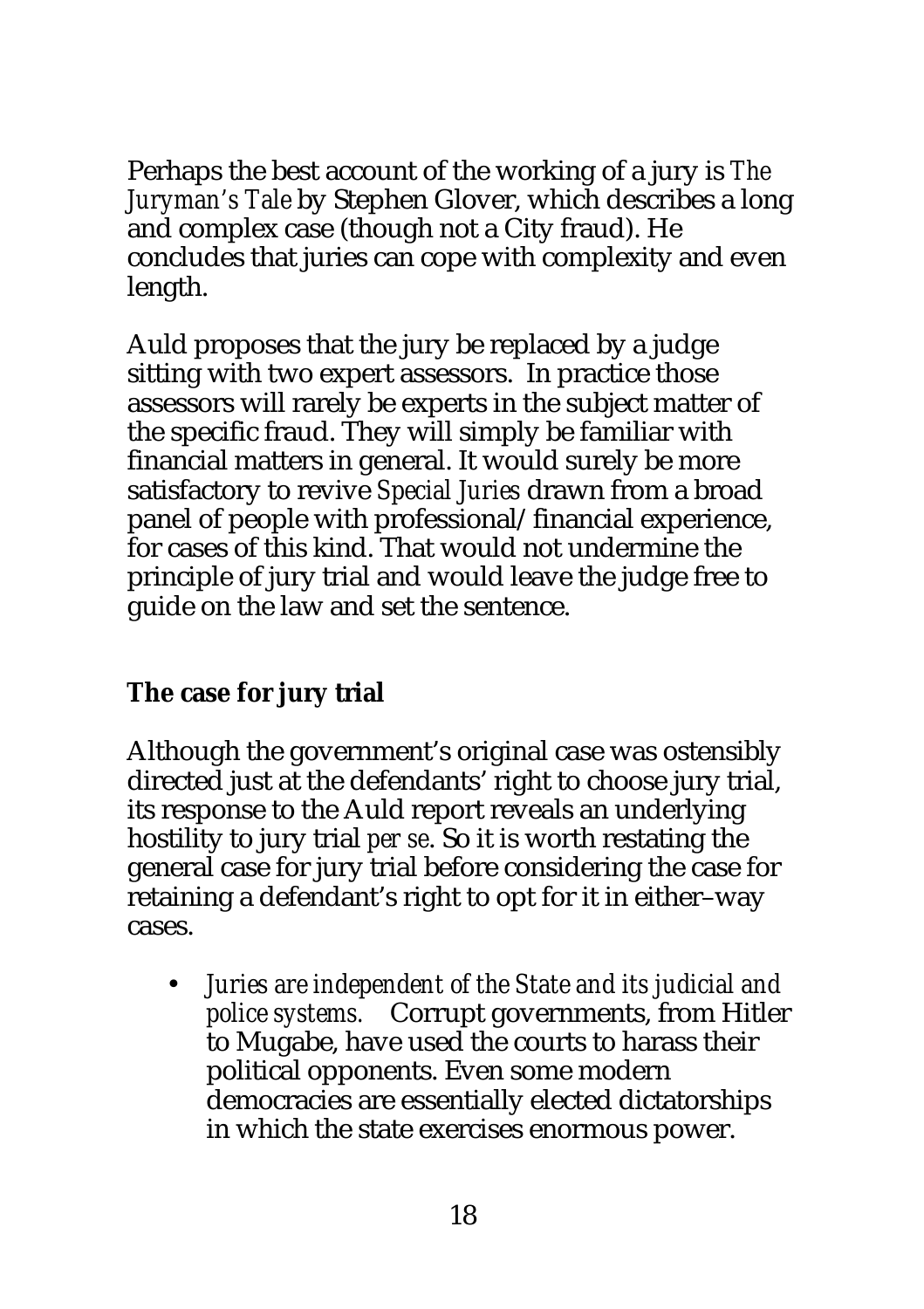Judges and magistrates are ultimately there to enforce its edicts. But juries are independent and harder to control.

- *Jury trial is the best protection for the innocent.* No method of trial is perfect. But there is a risk, acknowledged by many lawyers, that judges and magistrates become case–hardened and may develop an in–built bias towards the prosecution. A jury helps correct for this.
- *Jury trial enjoys public confidence.* Juries command respect because they have stood the test of time. They command confidence because they are 'people like us' who speak the same language as us where the professionals exchange legal jargon. Surveys have shown that ethnic minorities in particular have confidence in juries, partly because juries are more ethnically representative than magistrates.
- *Juries will not enforce laws that grossly offend their sense of justice.* In the last resort, juries will simply not convict if the law appears to them manifestly unjust. They may also acquit in hard cases where the judiciary and magistrates might feel compelled to apply the law with unfeeling rigour. It is worrying that some of the government's advisers do not value this. The Auld report, commissioned by the Government, recommends that "the law should be declared, by statute if need be, that juries have no right to acquit defendants in defiance of the law or in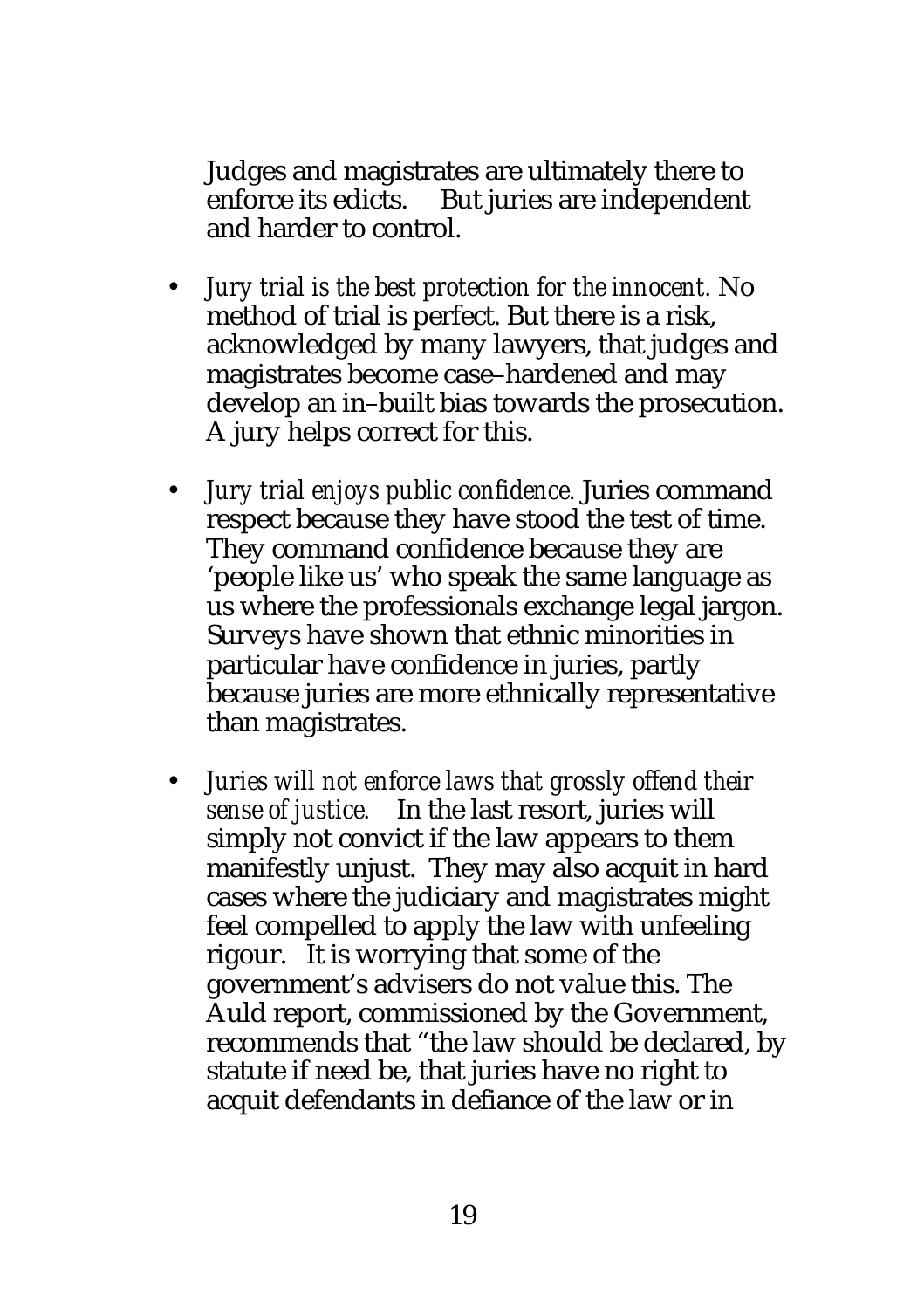disregard of the evidence". That would remove an essential safety valve.

- *Juries involve the ordinary citizen in the judicial system*. It is surely a good thing in itself that everyone can be called upon to play a part in applying justice. About 187,000 people served on juries in  $2001$ <sup>17</sup> It is participatory democracy at work. It diffuses power to the general public which otherwise would be monopolised by the professionals. It helps create a widespread respect for the legal system itself. Jury service is almost the only way apart from the right to vote in which everyone can participate in the exercise of state power in this country. De Tocqueville, in his penetrating analysis of 'Anglo–American' democracy, said "the jury is above all a political institution…The jury plays an incredibly important part in forming popular judgement and improving people's natural understanding."<sup>18</sup>
- *Jury trial commands respect even among the guilty.* This is more important than one might suppose. Our system relies on the more or less willing compliance of the accused. Even the guilty normally co–operate with the system and let it try them. Most attend trial on the date set down without the need to keep them in custody. They sit quietly in the dock without forcible constraint. They do so because they tacitly believe the system

 $\overline{a}$ 

 $17$  Hansard, col. 832W, reply to PQ by Peter Lilley, 27<sup>th</sup> November 2001.

<sup>&</sup>lt;sup>18</sup> Tocqueville "De la Democratie en Amerique" pp373/376.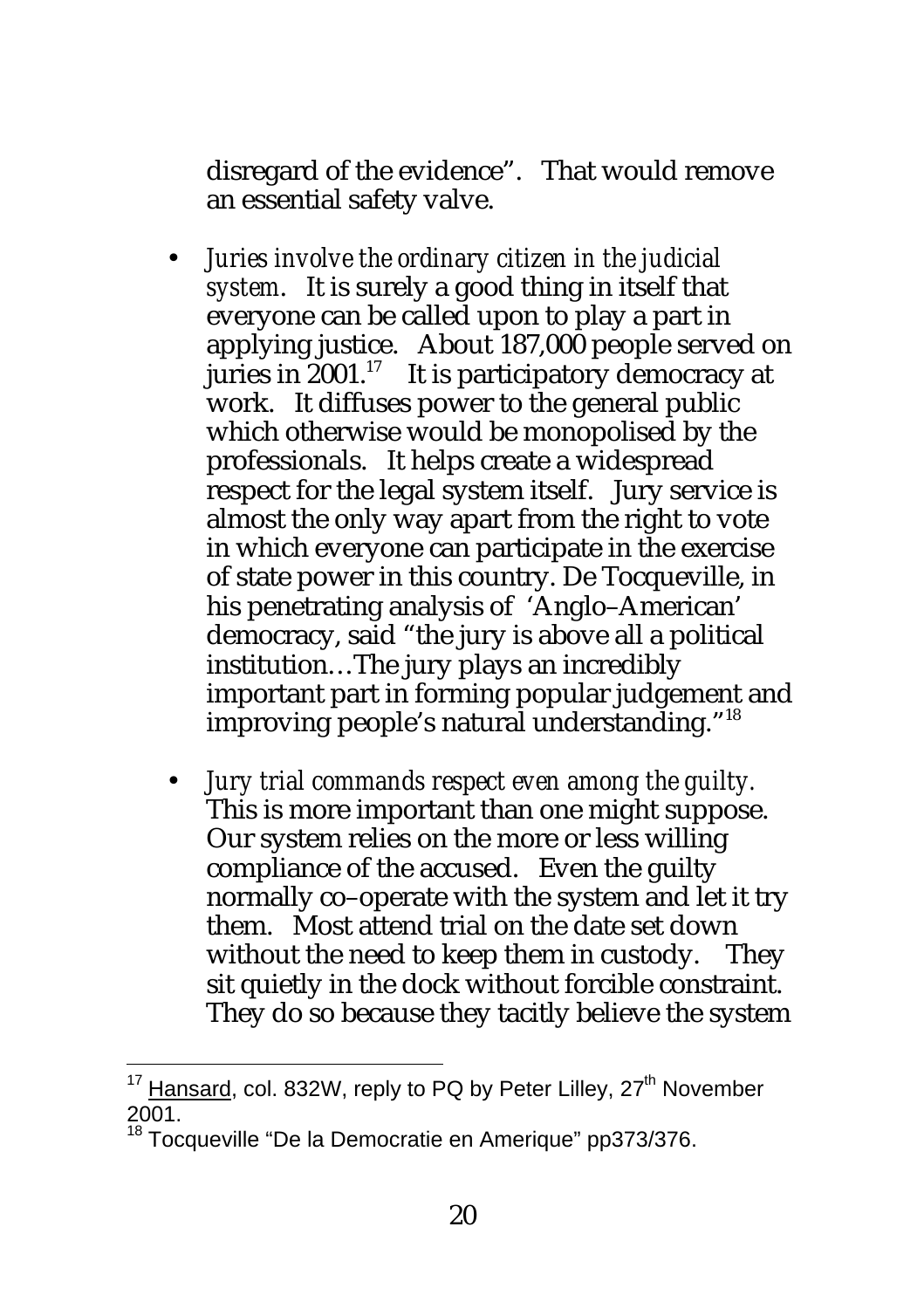is fair. The existence of jury trial contributes to that climate of trust even where it is not invoked

#### **Why defendants should be allowed to choose jury trial**

The Government's two Bills just sought to remove the right of defendants to opt for jury trial in either–way cases: they still allowed magistrates to decide that an either–way case should be tried before a jury. Now the Lord Chancellor has indicated that the government will be trying to reduce the extent to which magistrates send defendants for jury trial by increasing magistrates' sentencing powers.

It is far from certain that this change will achieve the government's aim of reducing the number of jury trials, and even less likely that it will save money. Magistrates can and do already accept cases which may merit sentences in excess of their six month maximum and then refer convicted defendants up to the Crown court for sentencing. They may lose that right when they can pass sentences of up to two years. Those magistrates who were reluctant to accept cases that they could try but not sentence may accept more cases if their sentencing powers are increased. But others may refuse to try cases they would previously have accepted if they can no longer refer them up for sentencing should they merit sentences exceeding their new maximum. The Government's estimate that the former will exceed the latter by 6,000 can be no more than a guess.

What is certain is that, once equipped with greater sentencing powers, magistrates' courts will use them.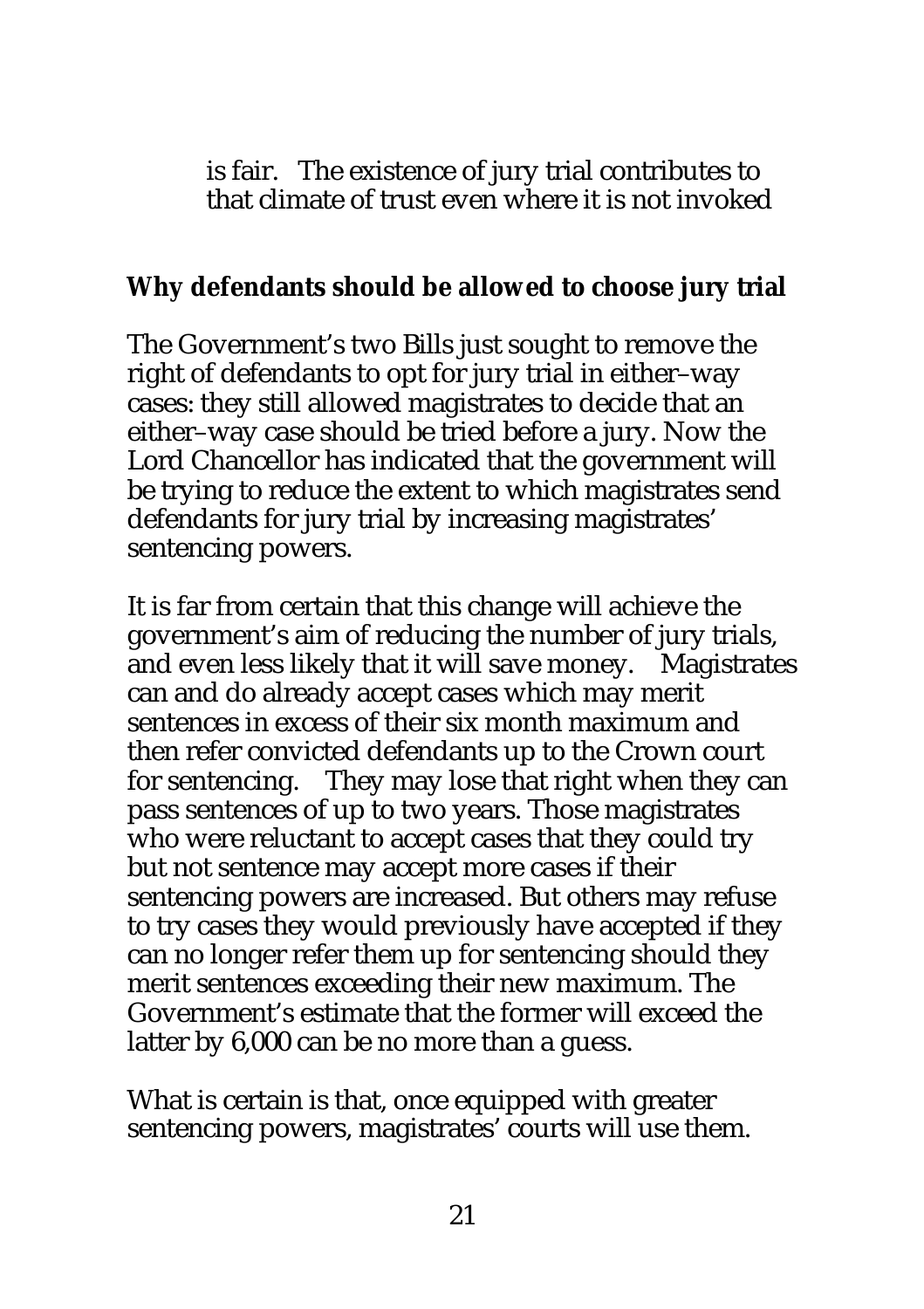Whereas the government's previous proposals produced savings from the shorter sentences magistrates could impose, this change would almost certainly result in extra sentencing costs which will dwarf any savings in court costs.

Moreover, this change will mean more serious cases will be accepted for trial by magistrates. So the defendant's right to elect for jury trial will become an even more crucial issue.

Why is it important that defendants themselves, rather than just magistrates, should be able to choose trial by jury?

There are three reasons for this:

*Independence from the State*. As we have seen, people's faith in the jury system stems from juries' perceived independence from 'the system'. That would be undermined if you could only have a trial independent of the system when the system itself decides to let you have one. Jury trial would no longer be your choice. It would be 'their' choice. That would undermine confidence in the judicial process at its very gateway. Jury trial always has been and should remain a right belonging to the citizen, not a favour granted by the system.

*Misalignment with sentencing.* The Government's original proposal would have let magistrates refuse a defendant's request for a jury trial on the grounds that the case was not sufficiently serious for the higher court. Yet, after the magistrates have heard the case, they could still decide it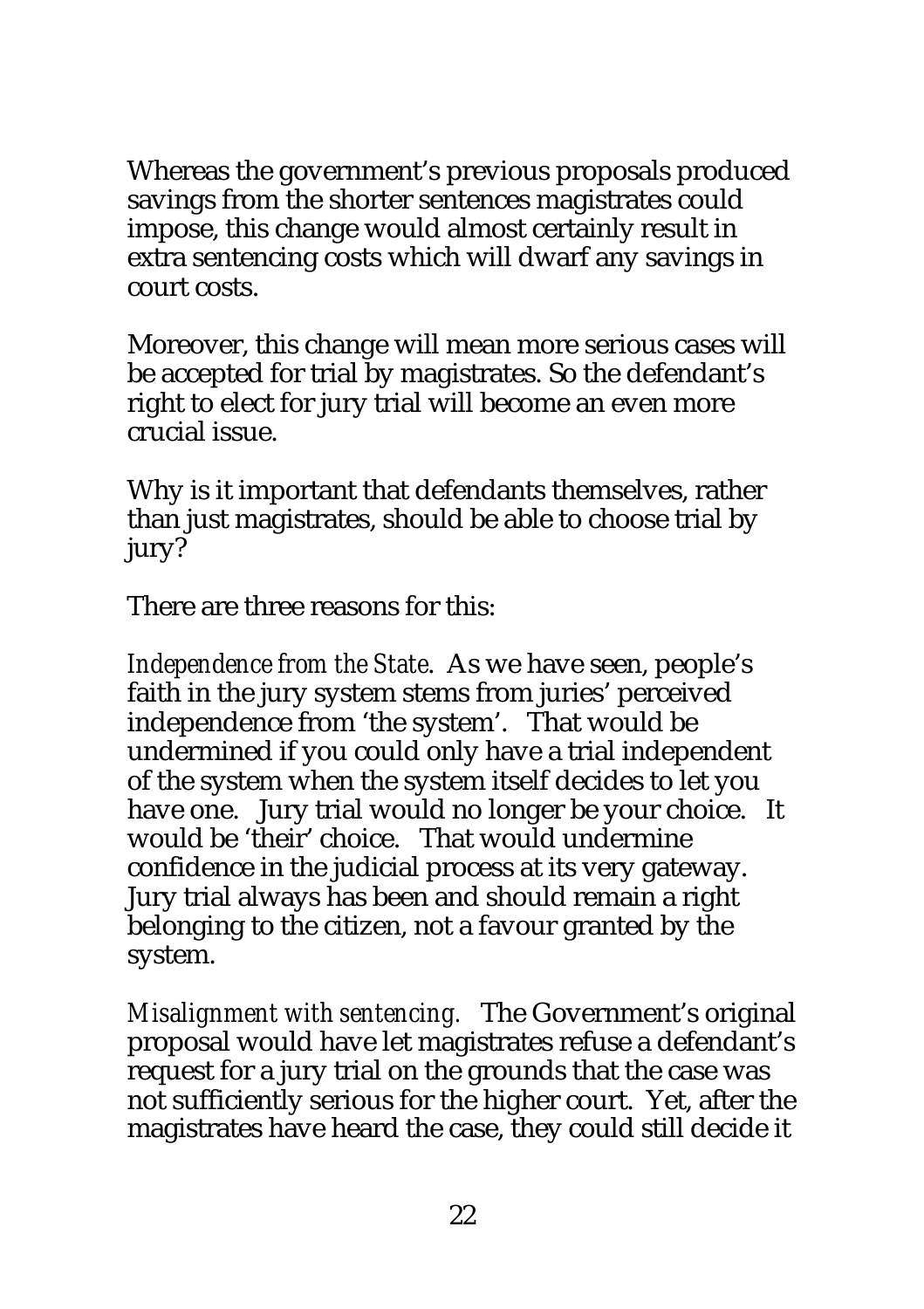was serious enough to send to the higher court for the longer sentence only it can award. Defendants' right to opt for jury trial means that they can opt to be tried by the court by which they expect to be sentenced if found guilty. It is welcome news that the government may now recognise the case for aligning trial and sentencing powers — albeit by removing magistrates' right to commit for sentencing only once their sentencing powers are greatly increased. But those greater sentencing powers will make the defendants' right to opt for jury trial even more necessary.

*Reputation*. Under the Government's second Bill, cases were to be allocated between courts largely on expected length of sentence should the verdict be guilty. But for some people the damage to their reputation, employability or self–esteem of a conviction could be far more of a threat than any sentence, and therefore make them wish to opt for a jury trial. This is a subjective matter that the defendant, not the court is best placed to assess. If magistrates are to be encouraged to try even more serious cases and empowered to pass sentences of up to two years, the right to defend one's reputation before a jury will be even more important.

#### **A better approach to reforming jury trials**

The current criminal justice system is far from perfect. The jury system itself is not working as well as it could or should. The Government, while professing a continued belief in jury trial in principle, is using those deficiencies as an excuse to erode their use in practice. If they sincerely intend juries to play a continuing role in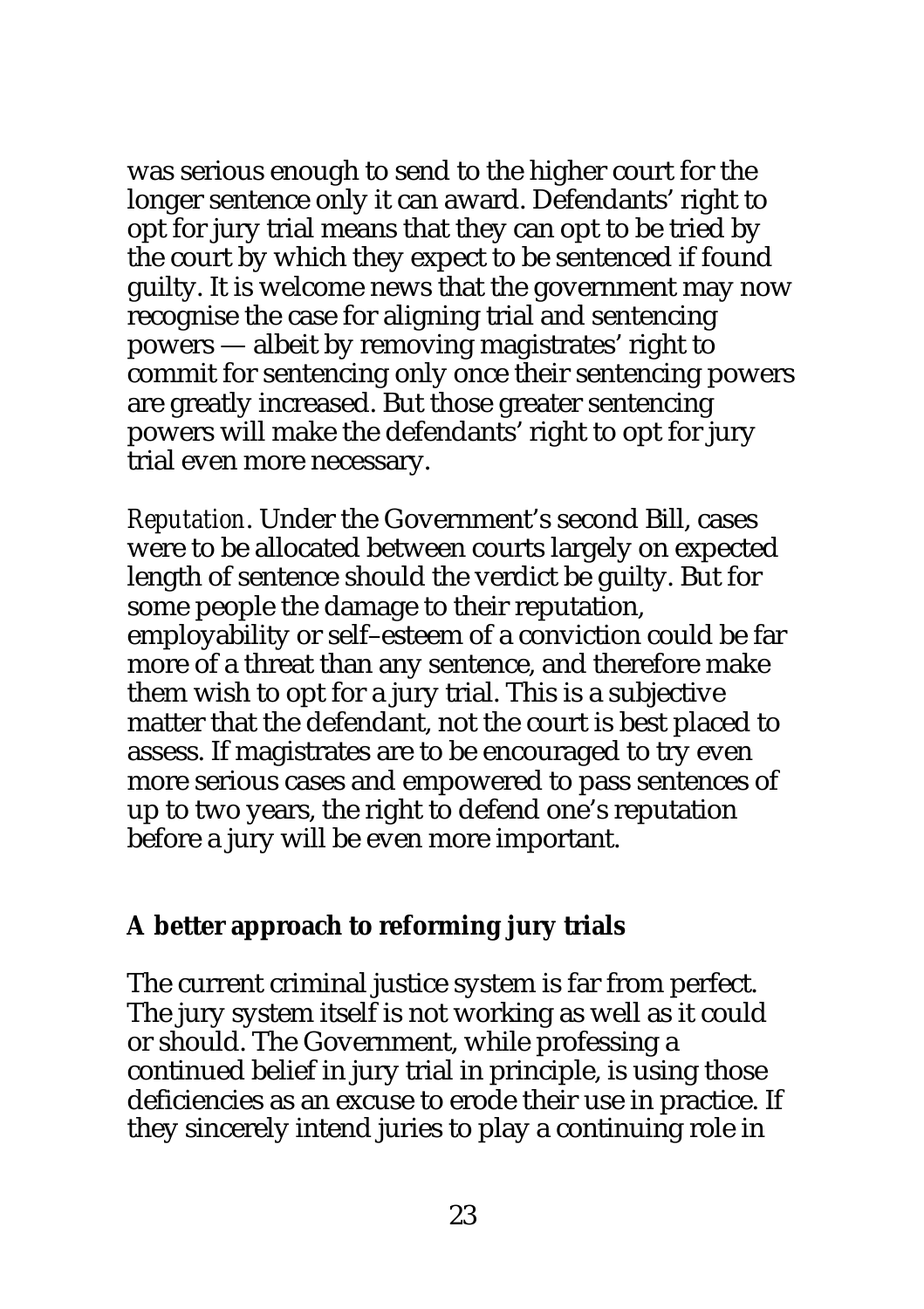our system then they should be seeking to improve the way they work, rather than stealthily eroding access to them. There are better ways of achieving the government's professed objectives than those proposed by the Government themselves.

- *Case preparation.* Too many cases currently involve last-minute reduced charges, are abandoned, or are thrown out by judges. Both overcharging and plea-bargaining, though not officially countenanced, are rife. There should be a review of the way in which cases are prepared by the Crown Prosecution Service and the police.
- *Defence counsel.* Only 5% of defendants opting for jury trial were advised by their defending solicitor or barrister to elect for trial in a magistrate's court. Yet they risk a higher sentence, if found guilty, in a Crown court. Defence lawyers should be required to confirm that they have spelled out that risk to defendants.
- *Incentives.* Changes in the incentives facing defendants have helped to nearly halve the number of defendants electing for jury trial since 1992. A recent study<sup>19</sup> identifies four procedural changes which have encouraged more defendants to opt for Magistrates' court: reduced discounts on sentences for late guilty pleas, pleas before venue, growing CPS willingness to accept guilty pleas to lesser charges at an early stage, and the extension of bail to defendants committed for sentence in

 $\overline{a}$ 

<sup>&</sup>lt;sup>19</sup> David Wolchover and Anthony Heaton-Armstrong, 'The right to jury trial', New Law Journal, 11 February 2000 vol. 150 no. 6992 p.158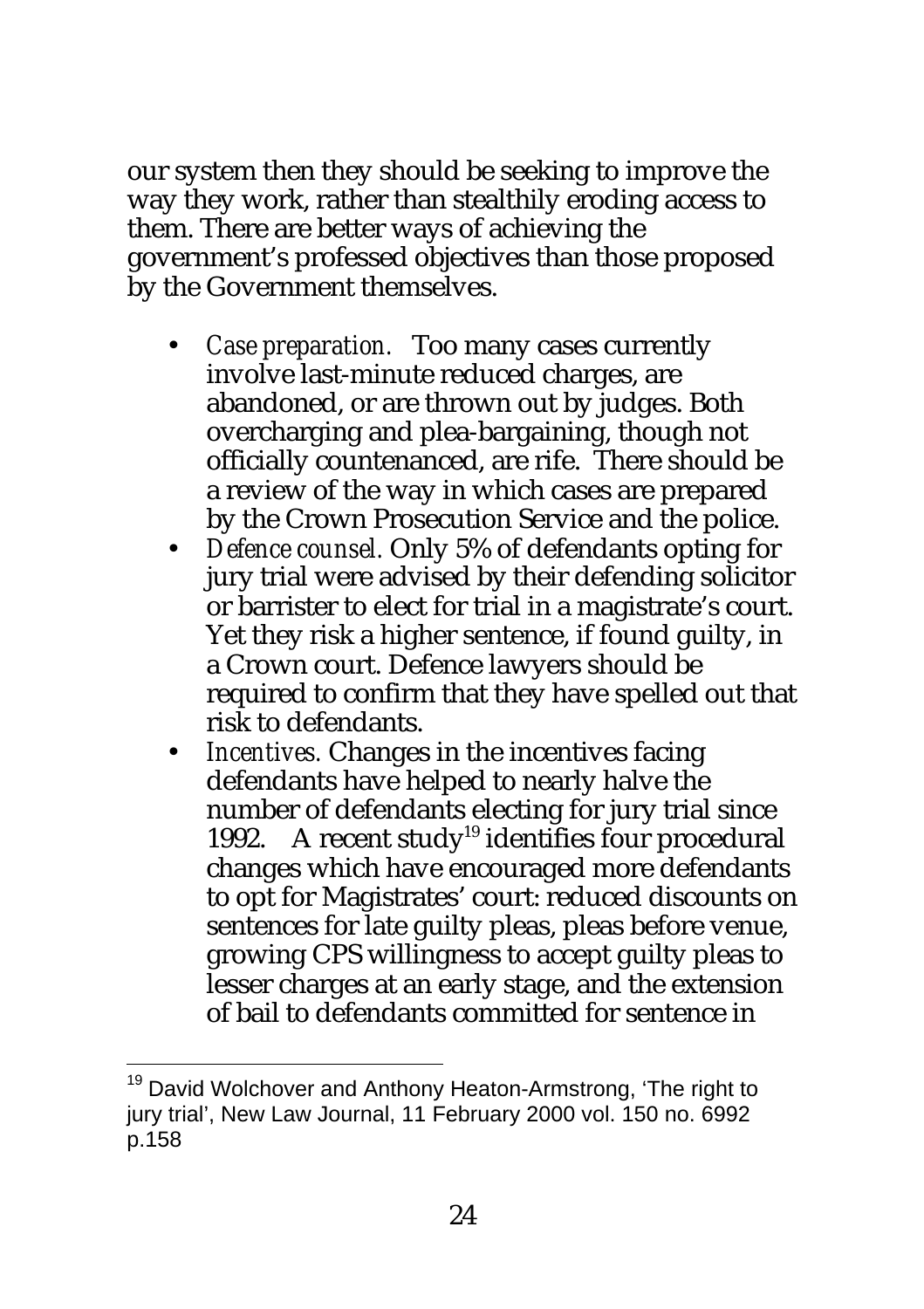the higher court. Removing the right of Magistrates' courts to try a case and then refer it to a Crown court for sentencing would be fairer in itself and add a further helpful incentive for defendants to prefer trial in Magistrates' courts.

- *Magistrates' referrals.* Magistrates have the right to refer cases for trial to the Crown courts. They should be required to base this decision primarily on whether the case would involve a sentence of over 6 months. This would help to cut the large number of cases referred up that ultimately involve short or non-custodial sentences.
- *Jury selection.* Many of the people best qualified to serve on juries avoid jury service. Of the 547,000 people who received summonses for jury service in 2001, only 187,000 actually served on a jury.<sup>20</sup> Nearly one third (175,600) of those summoned were excused, of whom 6% (32,300) were excused as of right and just 1% (fewer than 7,500) on the grounds of their profession.<sup>21</sup> The statutory exemption of most categories should be ended. It should be made harder to obtain exemption from jury service but people should be given the chance to nominate a period convenient to them in the next twelve months.
- *Court procedure.* Trials are often complex in both substance and procedure. Juries could be helped to follow a trial better by being advised to take notes, being given an outline of the key issues by

l

 $^{20}$  In London, five sixths of those summoned are avoiding or evading jury service. See Auld Report study, "What can the English Legal System learn from jury research published up to 2001?", p. 58. Hansard  $15<sup>th</sup>$  May reply to PQ from Peter Lilley.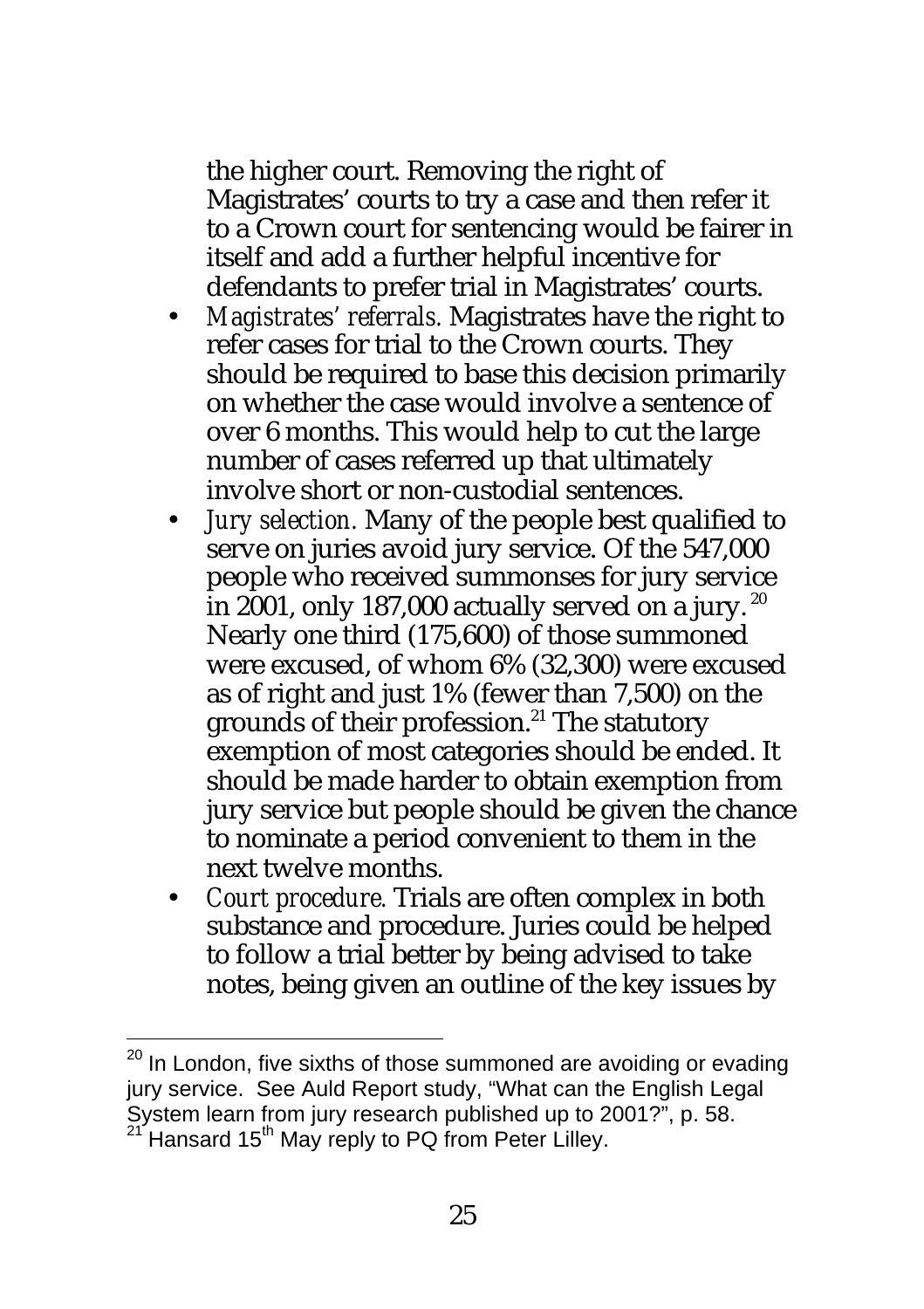the judge at the start, and a succinct explanation of the law before their deliberation.<sup>22</sup> This would be particularly helpful in complex fraud cases. Jurors also should be encouraged to ask questions and to discuss the evidence at an interim stage, irrespective of the length of a trial.

#### **Conclusion**

 $\overline{a}$ 

It is a laudable objective to bring criminals to justice and to do so at moderate cost to the taxpayer. Any system of justice which was unnecessarily expensive, or which made it unreasonably hard to convict obvious criminals, would be a legitimate object of reform.

The Government alleges that allowing defendants in 'each–way' cases to elect for jury trial is manipulated by experienced offenders to get shorter sentences or escape scot–free. The Government also says this involves unnecessary costs. But both claims collapsed when it emerged that the government is assuming that removal of this right will result in shorter sentences which would account for the bulk of the expected savings. There are indeed shortcomings in the current system. But these are not the result of the right to choose trial by jury, and this paper has proposed ways of addressing them.

Removing the right to choose trial by jury undermines a fundamental protection in the relationship between the

 $22$  For example, in the Harold Shipman murder trial in October 1999, the jury was given a pre–trial summary of the issues and other relevant instructions.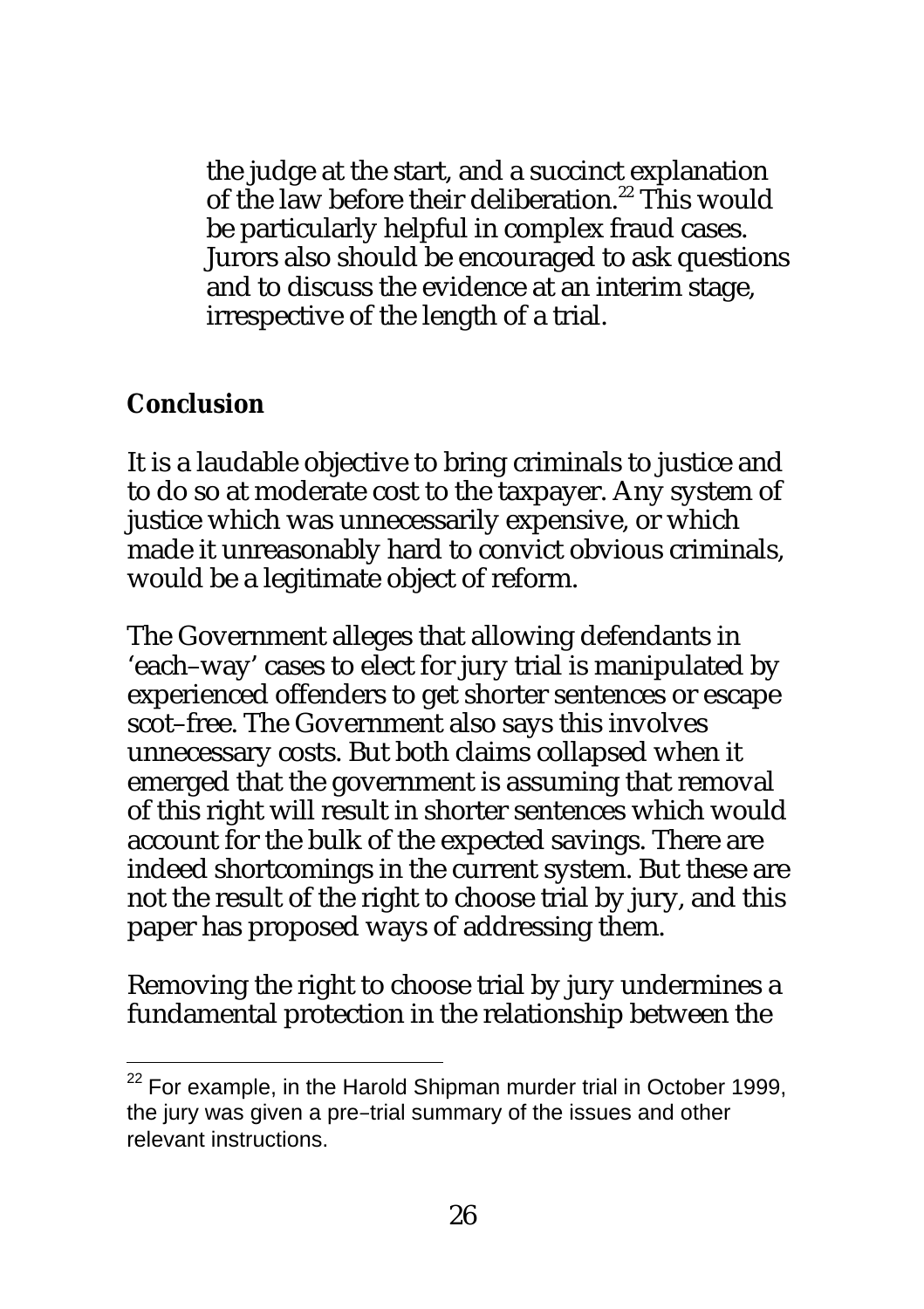individual and the state. Unlike most other European countries, modern Britain has never yet experienced rule by an oppressive dictatorship. But a benign past should not make us complacent about the future, especially at a time of increasing disenchantment with mainstream politics at home and abroad. Disagreeable developments in European politics earlier this year are a pertinent reminder of the need not to be complacent about defending our liberties. Trial by jury, and the right to choose it, remains the most effective safeguard against the risk of arbitrary persecution of the individual by the State.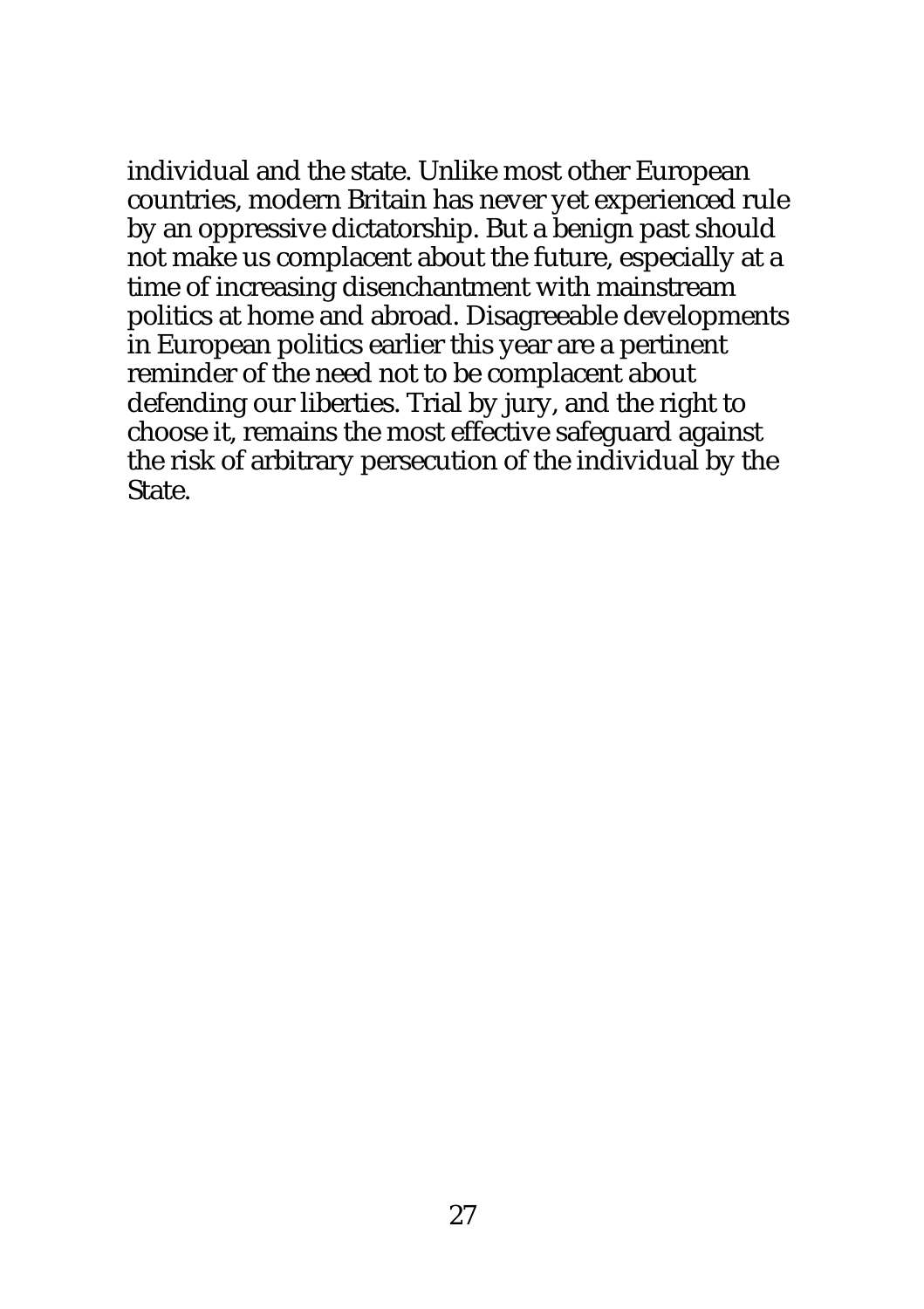# **Origins**

The rule that a person may not be tried more than once for the same offence is one of the oldest rules in English Common Law. It dates back at least to the  $12<sup>th</sup>$  century. It was incorporated in both the UN Covenant and the European Convention on Human Rights drafted after the Second World War. The rule was developed to protect the individual from repeatedly having to defend himself against a remorseless prosecutor. So once all normal appeal processes have been exhausted an acquitted person can rest secure.

# **Reasons for double jeopardy rule**

If new evidence emerges which suggests that a person was wrongly convicted, he can be granted a free pardon. But if new evidence suggests that a person was wrongly acquitted he cannot be retried. There are four reasons for this lack of symmetry.

First: it protects the individual from 'harassment' by the state or other prosecutors. The prosecution, having failed to obtain a conviction, cannot return with new arguments, new evidence or new witnesses in the hope of convincing a new jury.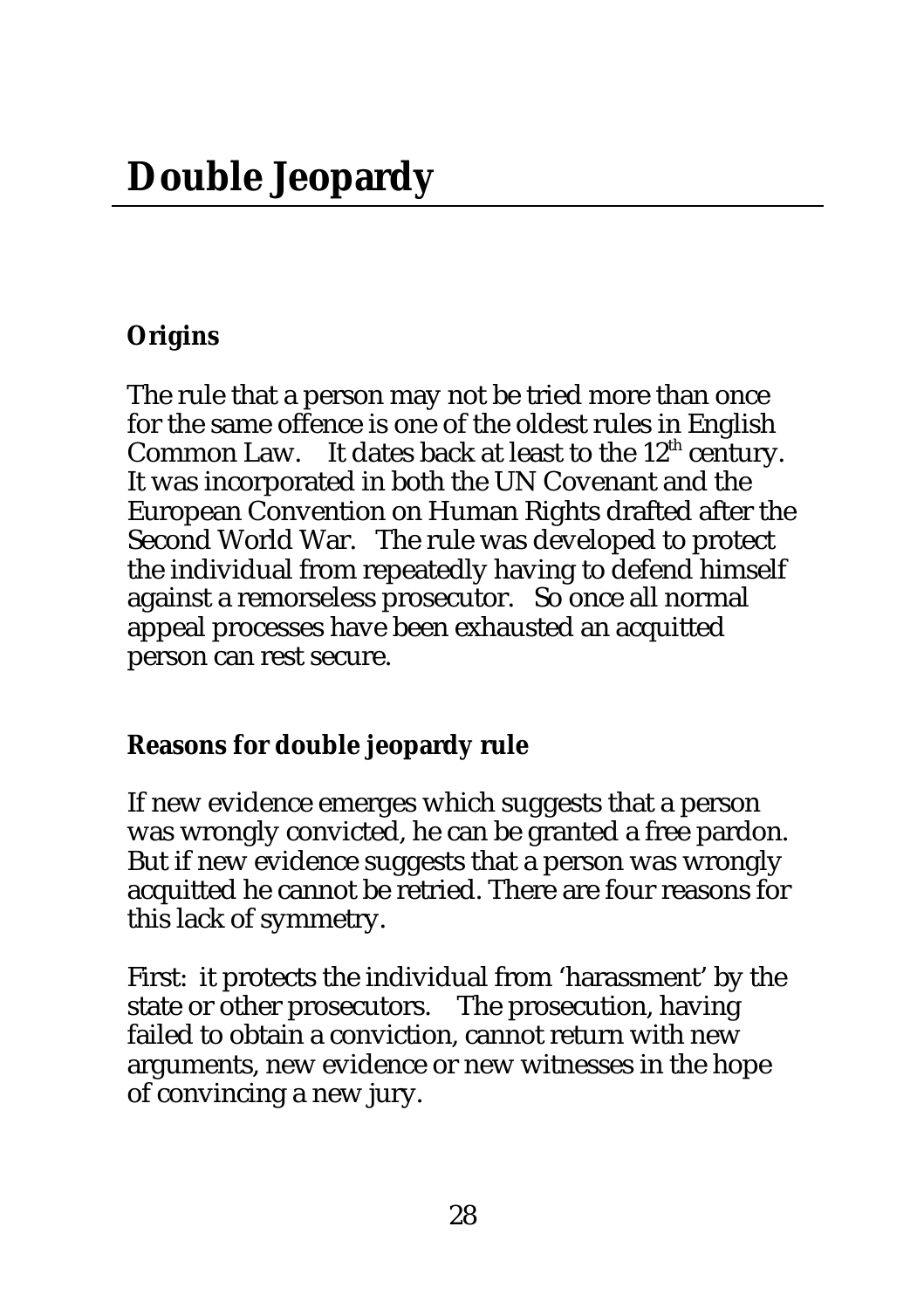Second: it gives the police and the prosecution an incentive to prepare their case thoroughly and completely before bringing it to court.

Third: it gives innocent people, once acquitted, the peace of mind that they will not have to go through the distress of a further trial.

Fourth: a fair retrial would be virtually impossible since the new jury would be prejudiced by knowledge that a retrial implies that judges believe that the new facts are compelling evidence of guilt.

#### **Pressure for abrogating the double jeopardy rule**

The Double Jeopardy Rule means that acquitted people remain free even if they subsequently turn out to be guilty. To some, this will doubtless appear unjust. They will argue that criminals should not escape punishment through deficiencies of the judicial process. But for 800 years, these arguments have been outweighed by the four reasons (set out above) in favour of the Double Jeopardy Rule.

The pressure for changing the rule stems from the Stephen Lawrence case. The police investigation into the murder of Stephen Lawrence identified a number of suspects. But the police and the Crown Prosecution Service thought they lacked sufficient evidence to justify a prosecution. So Stephen Lawrence's parents took out a private prosecution, which failed. Under the Double Jeopardy rule no further prosecution of those acquitted was possible. But Sir William Macpherson was asked to report into the affair. In his report, Macpherson said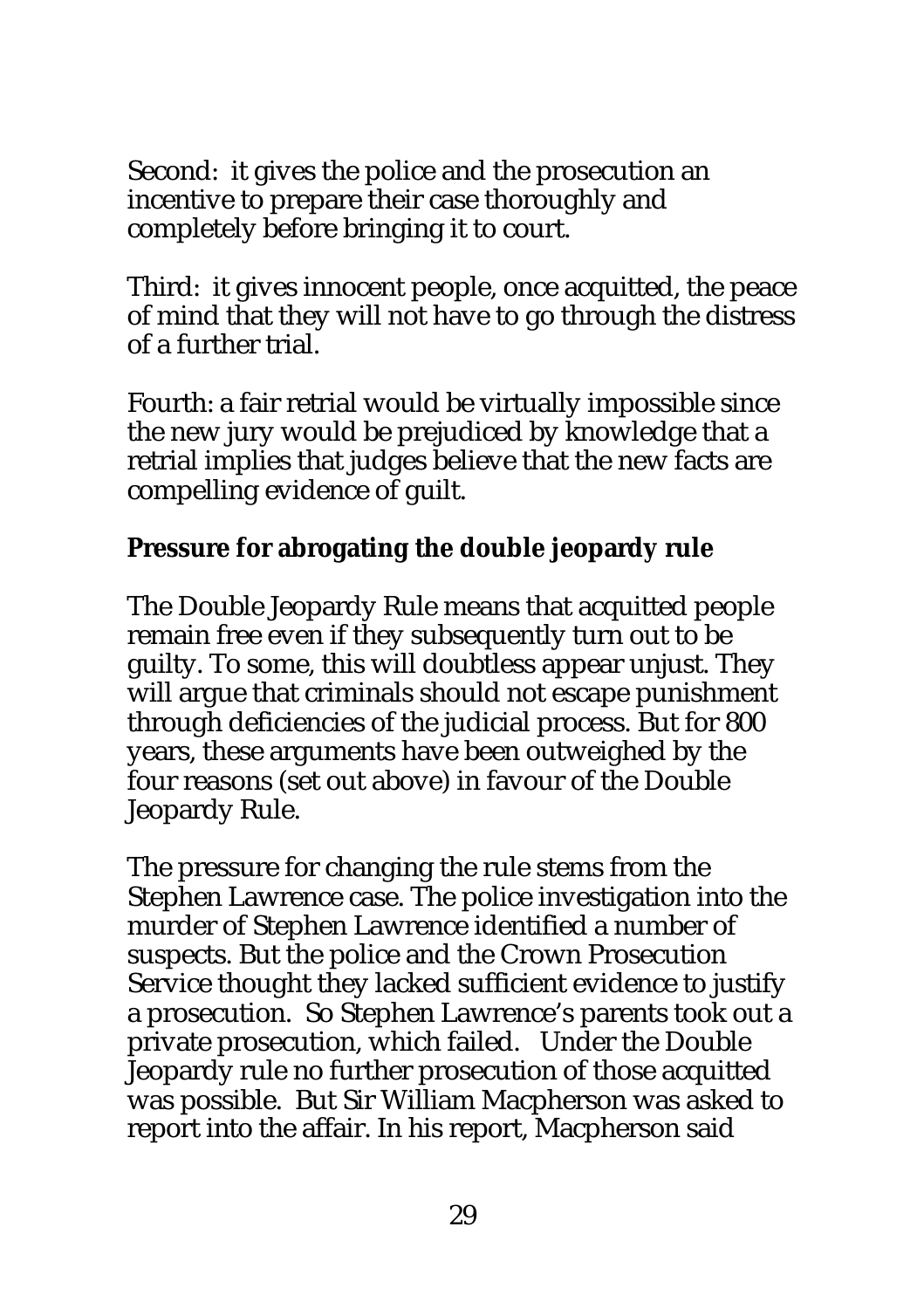"if…fresh and viable evidence should emerge against any of the suspects who were acquitted, they could not be tried again however strong the evidence might be. We simply indicate that perhaps in modern conditions such absolute protection may sometimes lead to injustice … the issue deserves debate and reconsideration perhaps by the Law Commission, or by Parliament."<sup>23</sup>

Following this the Home Secretary referred the issue to the Law Commission, who produced a consultation paper<sup>24</sup> that proposed allowing re-trials where new evidence emerged and where the offence was likely to attract a sentence of three years or more. The response to the public consultation persuaded the Law Commission to give greater weight to the need for 'finality' to protect innocent people, once acquitted, of the fear of retrial. As the Commission put it, "the potential lack of finality and the associated distress and anxiety would affect a much larger group of acquitted offenders than would ever be proceeded against under the exception".

In its final report, the Commission proposed a narrower exception to the Double Jeopardy rule, subject to three restrictions. It must be limited to murder. The new evidence must be compelling. Unless the court is satisfied that it would be in the interests of justice, evidence will only be allowed if it is new and would not have been available at the first trial had the investigation

 $\overline{a}$  $23$  The Stephen Lawrence Inquiry  $-$  Report of an Inquiry by Sir William Macpherson of Cluny (1999) Cm 4262 para 7.46

<sup>&</sup>lt;sup>24</sup> Consultation Paper N156 - 'Double Jeopardy 1999'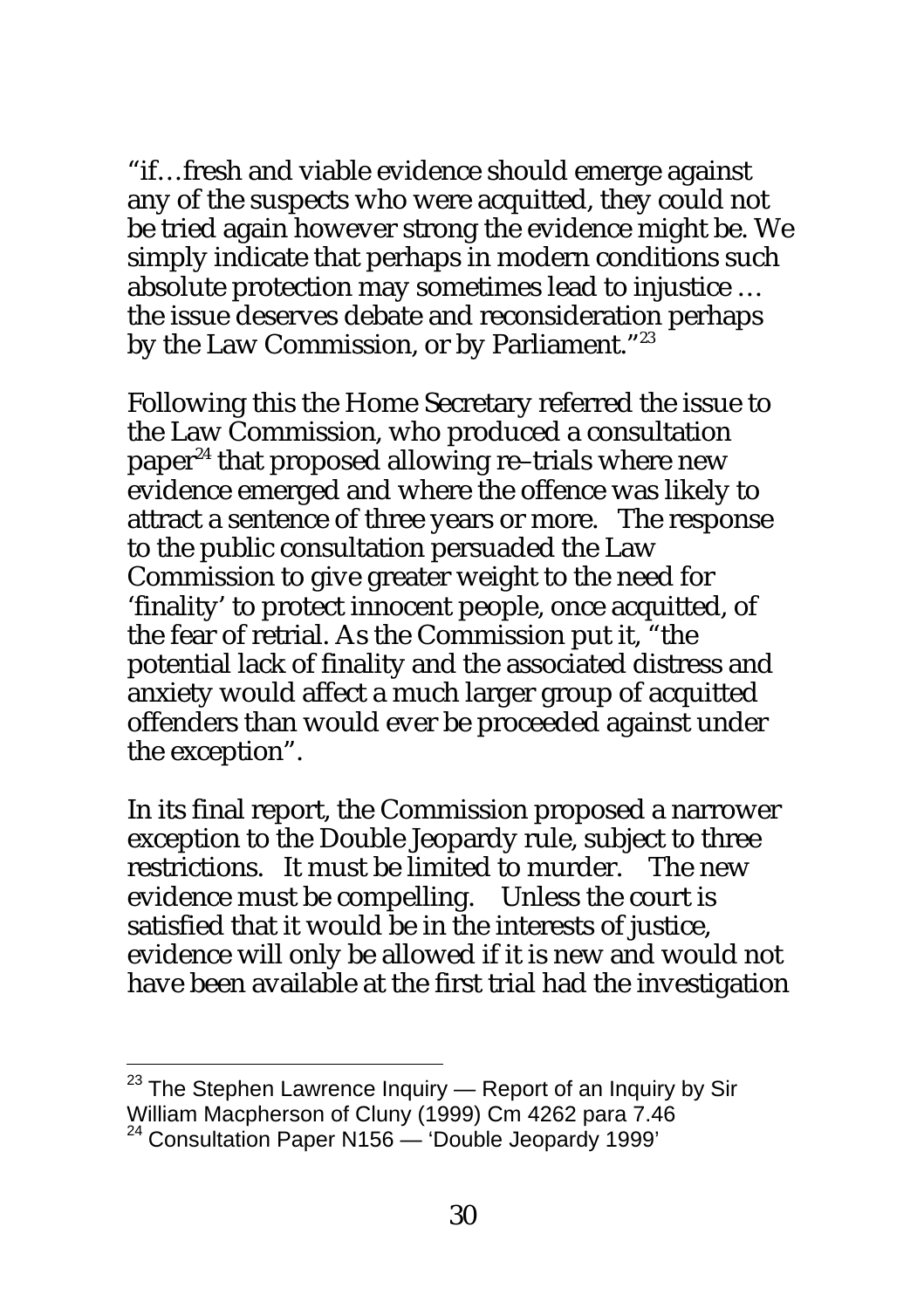been conducted with due diligence. Let us examine each of these conditions in turn.

#### **Murder**

The Law Commission's reassessment of the value of the Double Jeopardy Rule convinced them that any exception should be very limited. But the Commission fail to make the case for singling out murder cases for exception from the Double Jeopardy Rule.

There are weaknesses in their approach. First, their affirmation of the need for 'finality' to give peace of mind to innocent people, once acquitted, torpedoes the case for breaching the Double Jeopardy Rule for serious cases just as much as for less serious cases. The graver the charge, the greater the distress caused by the possibility of retrial.

However, the Commission clearly felt unable to come back empty–handed. Revealingly they say, "The approach we have decided to adopt… is to see whether we can identify any specific offences … which we believe are serious enough to justify [setting aside the Double Jeopardy Rule]". They abandoned their own initial proposal to cover crimes attracting a sentence of three years or more. They also rejected the Home Affairs Select Committee's proposal to exempt offences attracting a life sentence as "too blunt an instrument" covering too wide a range of crimes. They were left with murder as the narrowest and most serious crime which also conveniently covered the Lawrence case. But they gave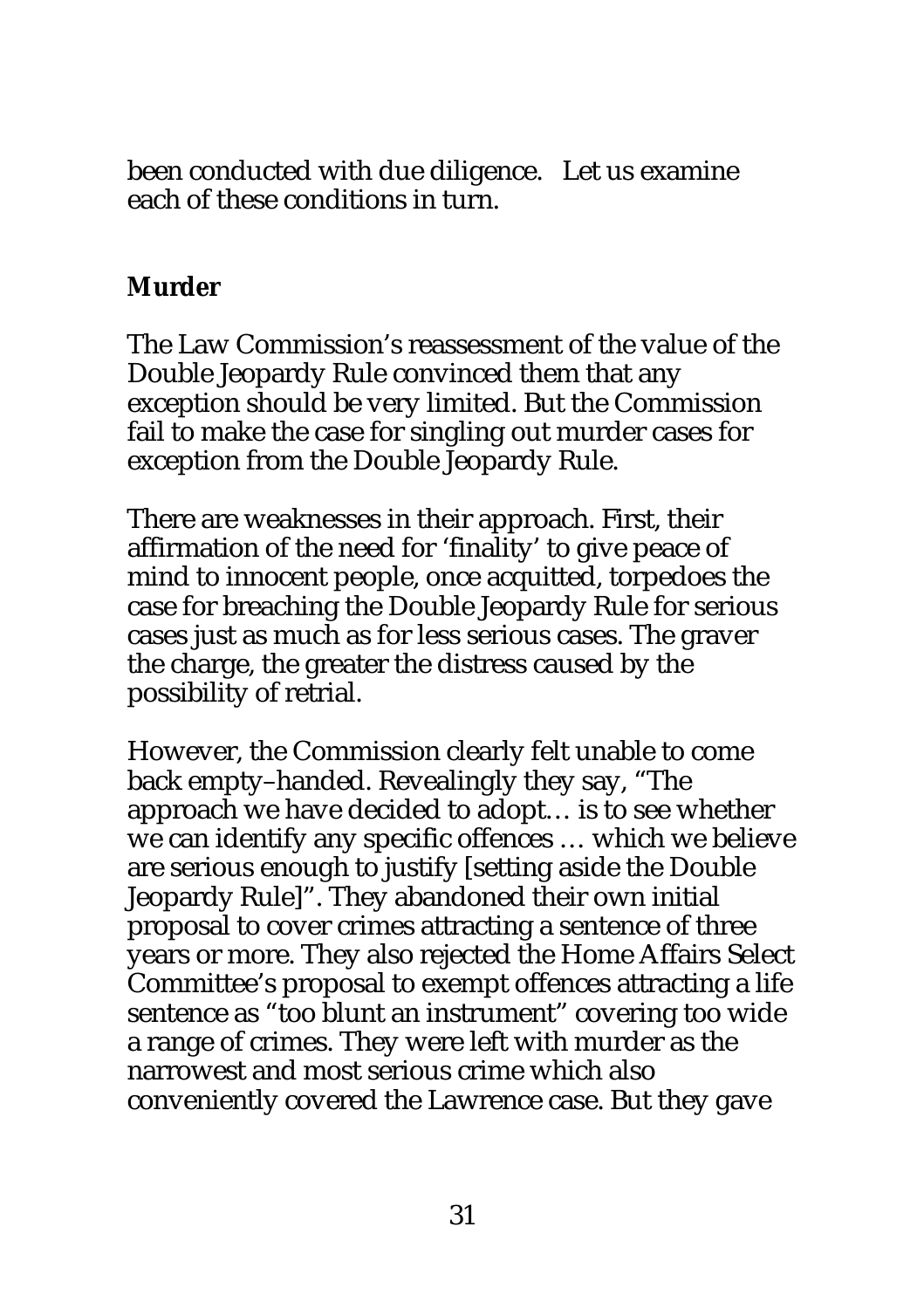no reason why finality was not important for those innocently acquitted of such a terrible offence.

Second, once an exception is allowed for murder cases, it will be hard to prevent the exception being extended to other serious crimes — attempted murder, terrorist offences, cases where brutal injuries have been inflicted, rape, etc. Indeed the Commission itself proposed the category of murder be defined to include "genocide involving killing and reckless killing (if such an offence is created)". And the Commission themselves admit that it might be hard to hold the line. As they say, "the history of extensions to the power of the Attorney General to refer unduly lenient sentences to the Court of Appeal suggests that the government might wish to extend the range of offences to which the exception [to the Double Jeopardy Rule] applied". Lord Justice Auld has already proposed that exceptions to the Double Jeopardy Rule be widened to all "other grave offences punishable with life or long terms of imprisonment".

No other country allowing exceptions to the Double Jeopardy Rule has limited them to murder. All countries with common law legal systems and most European countries retain the Double Jeopardy rule intact. A number of other states allow re–trials only where compelling evidence of *innocence* casts doubt on a *conviction* (where the UK can grant a Free Pardon). The few countries that allow re–trials on new evidence of illegitimate *acquittal* seem to extend it to broad categories of offence. Paradoxically in Denmark the exception only applies where a defendant has been acquitted (or convicted) of a *lesser* offence — presumably the equivalent of our summary offences. In Finland the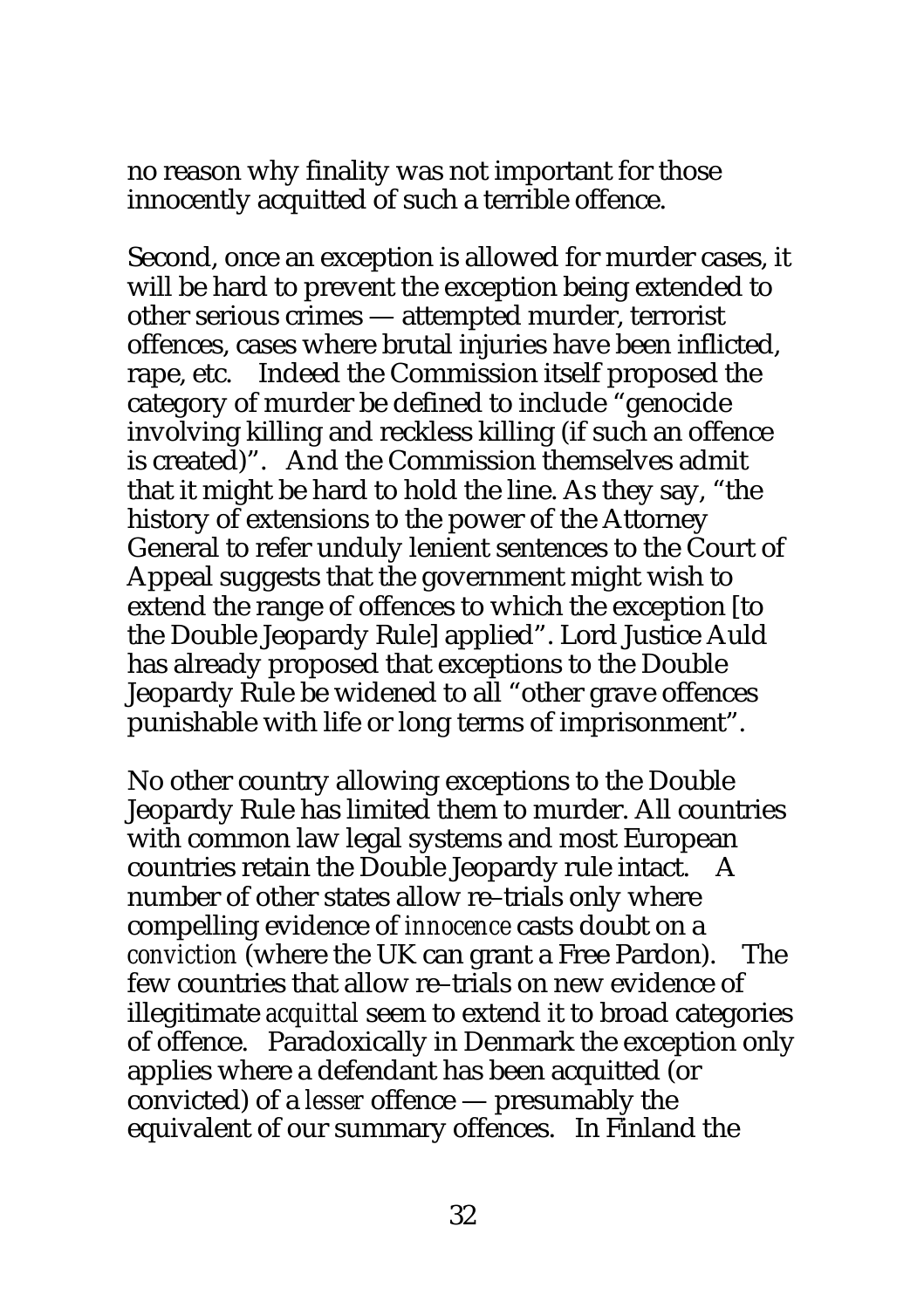exception is applicable to all offences punishable with at least two years imprisonment.

## **Compelling evidence**

The proposal is that a re*–*trial of an acquitted person will be allowed only if new evidence is so compelling that it drives the appeal court to the conclusion that it is highly probable that the defendant is guilty. There is clearly a severe danger of prejudicing the jury if they know that the appeal court judges have already reached that conclusion. To minimise this risk, it is proposed that the appeal hearing to decide whether a re*–*trial is warranted will be subject to restrictions on reporting. Nonetheless, there must be every likelihood of the jury being prejudiced. The discovery of new evidence, may well be publicly reported before the appeal court hearing. In any case, the jurors may well know that the reason for permitting a re*–*trial of an old case is new evidence and that such evidence must be compelling. Trials are stopped because jurors may have read newspaper articles expressing commentators' views. Yet it is proposed that trials should go ahead when jurors cannot but know the appeal court judges' views.

#### **New evidence**

It is proposed that to quash an acquittal the court must be satisfied that the new evidence could not have been available at the first trial. A major reason for the Double Jeopardy Rule is to give the prosecution an incentive to get all its ducks in a row before firing. Without it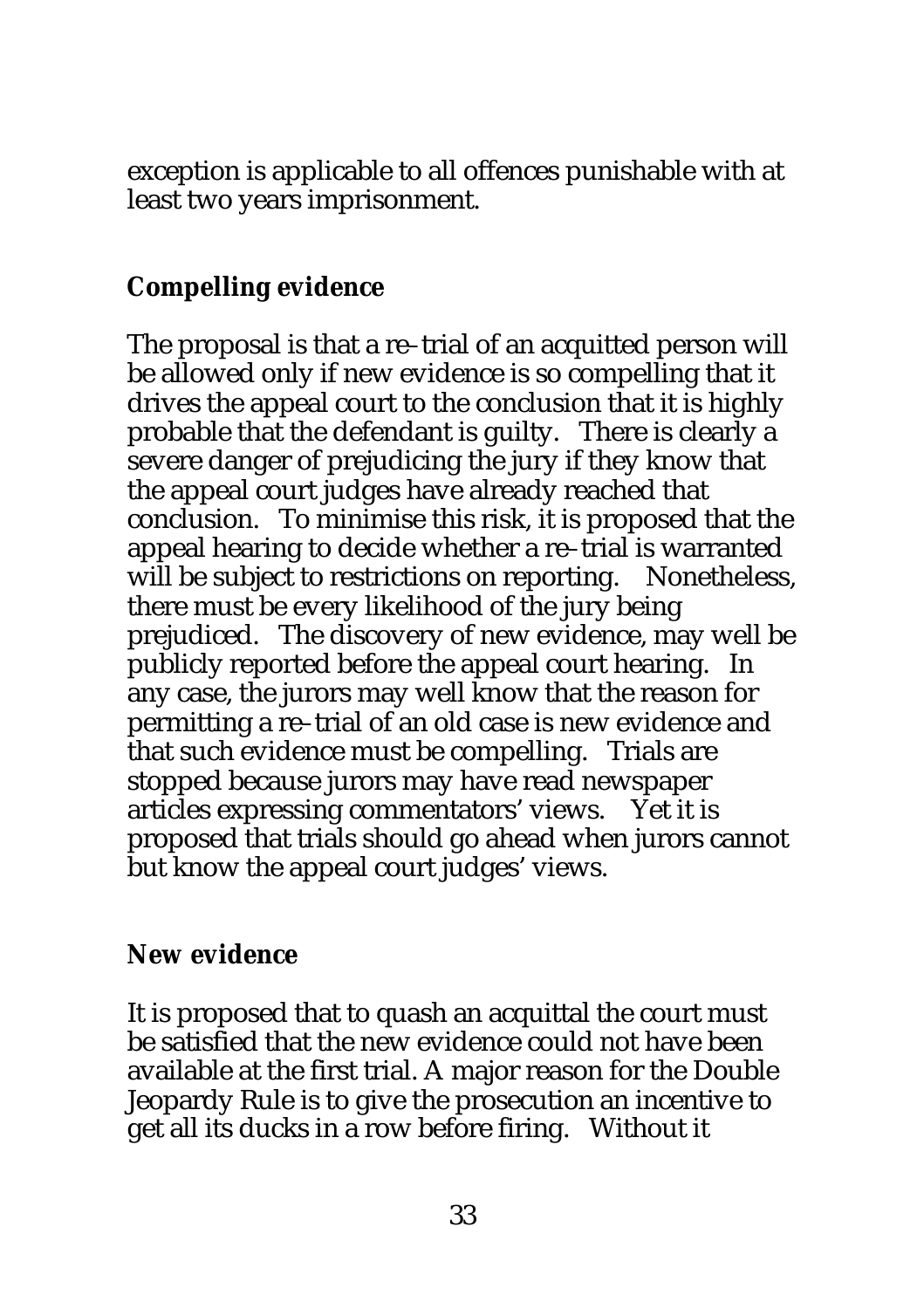prosecutors might launch prosecutions prematurely or without comprehensive investigation.

The Commission propose limits on a retrial based on new evidence. The court must be satisfied that it is in the interests of justice to allow a re–trial having regard to 'whether it is likely that the new evidence would have been available at the first trial if the investigation had been conducted with due diligence'. But this is a weak protection. Even Finland, which allows the most extensive retrials, excludes all evidence at a retrial that could have been available at the first trial but for negligence. Under the Commission's proposals, the court would be under pressure in high profile cases to say that the interests of justice would be served by a retrial. The Commission say that concerns about lack of diligence and premature prosecution are "somewhat remote and to a degree speculative". This is odd given the circumstances of the Lawrence case.

Proponents of the Double Jeopardy exception suggest two types of new evidence that might justify retrials: DNA tests and confessions. But DNA tests would only constitute new evidence in cases tried before DNA testing had been established. And since DNA data will not then have been systematically collected there is a significant risk that any DNA data in such cases could have been accidentally contaminated.

Confessions raise different issues. Many people may feel that anyone who has committed a crime, subsequently secured an acquittal and then flaunted their guilt, could legitimately be retried. But such confessions would be unlikely once the Double Jeopardy Rule was abolished.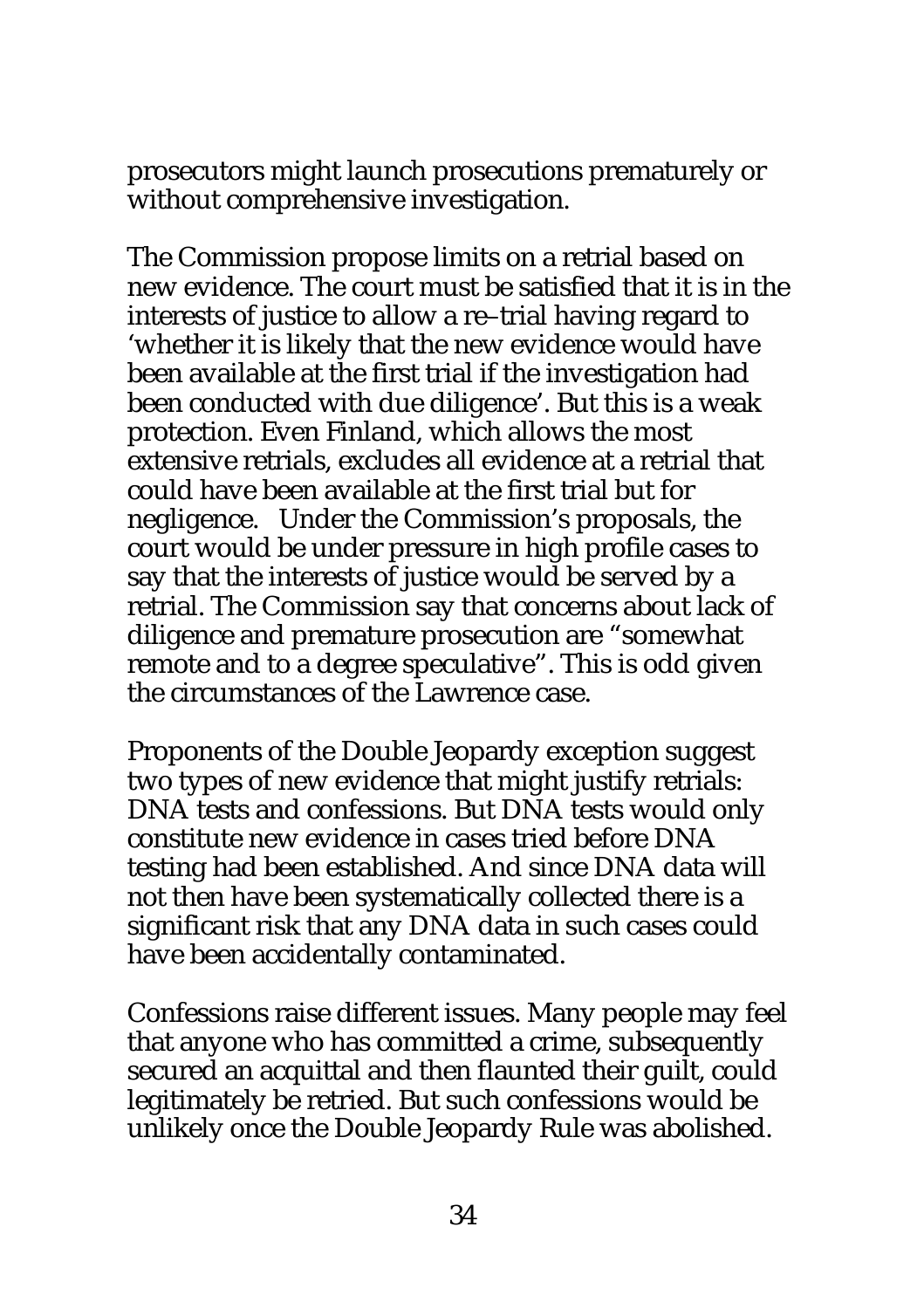To use confessions made before any change in the Double Jeopardy Rule would be to punish someone retrospectively for an act which could not have had adverse consequences for them at the time they committed it. Moreover, not all post acquittal confessions will be genuine. In recent years we have learnt a lot about the propensity of some people under stress to become convinced they are guilty of offences they did not commit. It will be important to protect such people from themselves.

Overall, therefore, the proposed relaxation would apply primarily to a finite pool of past cases. Is it worth undermining an 800 year old principle to rectify a few past cases even though this will have no deterrent effect on crime in future and will deprive all innocent people acquitted of a crime of the certainty that they will never be tried again for that crime?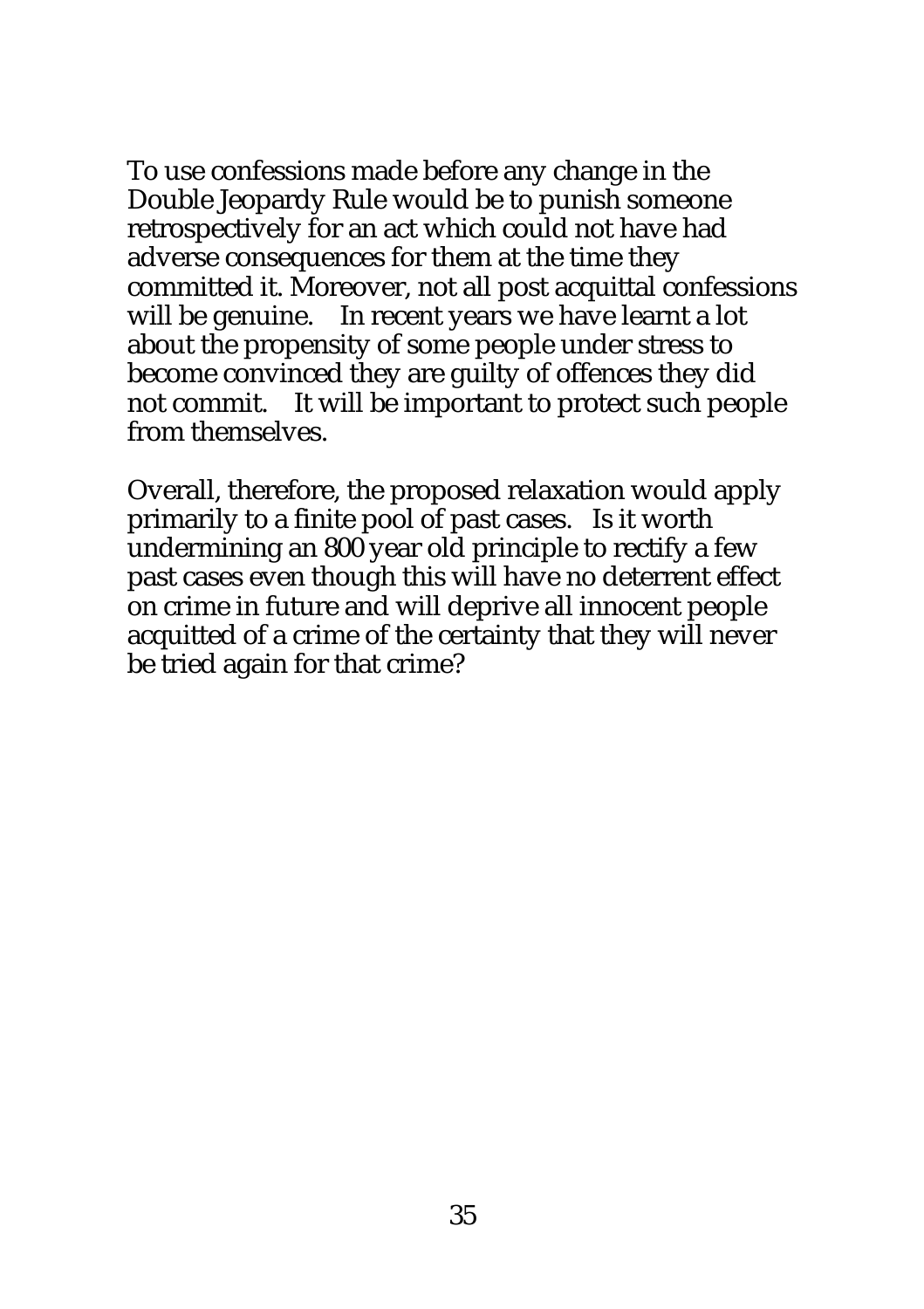# **Origins**

If there is one English legal principle that is universally known and deeply cherished it is that we are all innocent unless and until proven guilty. Its central importance was vividly expressed by Lord Sankey:

> "Throughout the web of the English Criminal Law one golden thread is always to be seen, that it is the duty of the prosecution to prove the prisoner's guilt subject…to the defence of insanity and…any statutory exception…No matter what the charge or where the trial, the principle that the prosecution must prove the guilt of the prisoner is part of the common law of England and no attempt to whittle it down can be entertained."

## **Limited exceptions**

The presumption of innocence has never been absolute. Even in common law it has long been accepted that if defendants plead insanity it is for them to prove it rather than for the prosecution to prove every accused person is sane.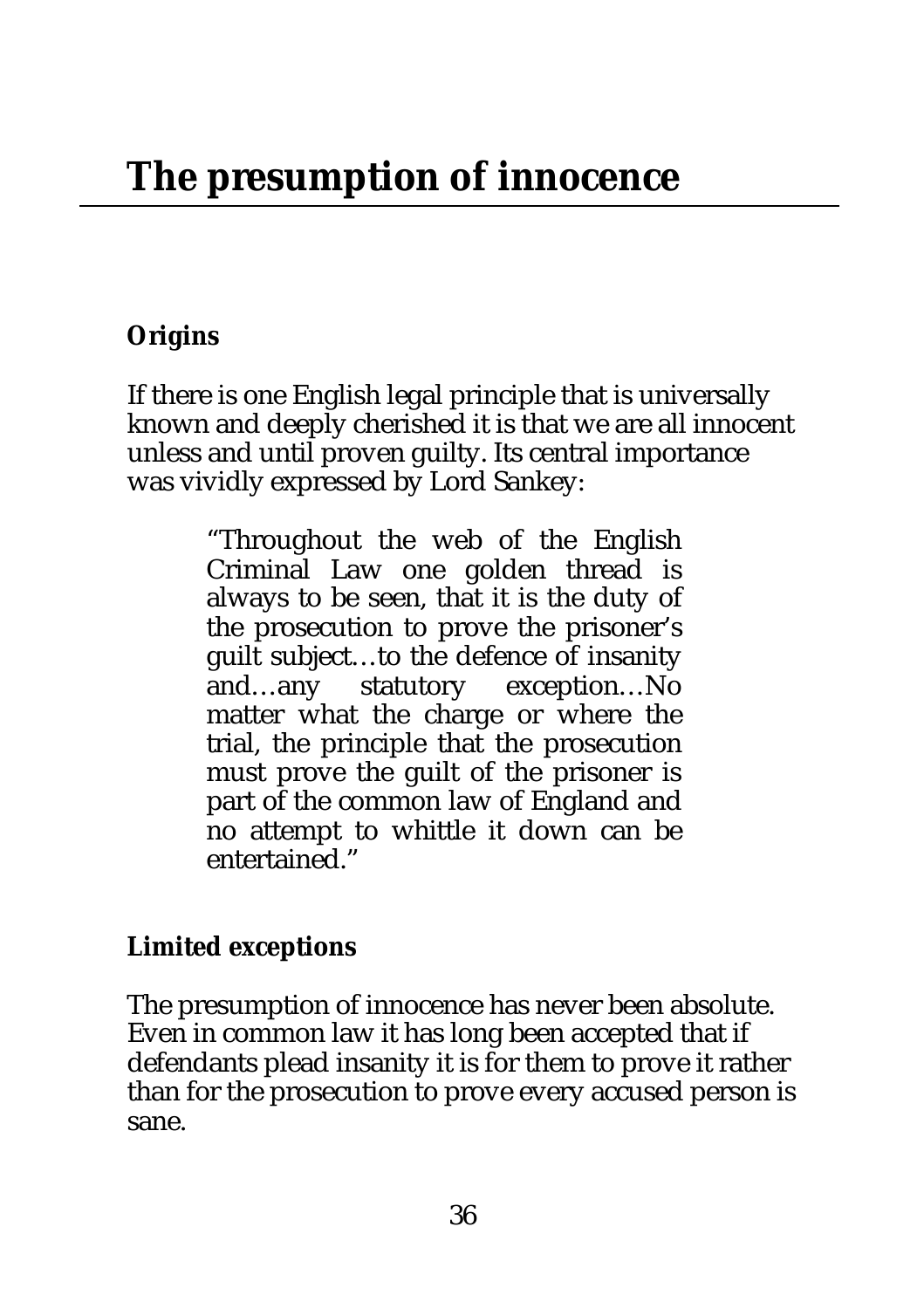In addition, in cases where some specified 'excuse, exemption, proviso or qualification' applies, the defendant who claims such an exception has to prove that it is valid in their case. For example, in the Prevention of Corruption Act 1916, an accused person who claimed, say, that his financial dealings with a public official awarding arms contracts were innocent, had to prove that this was the case. However, the standard of proof required to establish such an exception is generally only the civil 'balance of probabilities' rather than 'beyond reasonable doubt'. The Magistrates Court Act 1980 makes this requirement a general one. Nonetheless, where the statute is not explicit about the burden of proof in relation to any specified 'excuse, exemption, proviso or qualification', the Courts are reluctant to shift the burden of proof to the accused. Lord Griffiths in R v Hunt [1987] ruled that "Parliament…can never lightly be taken to have imposed the duty on an accused to prove his innocence…"

#### **The threat**

The danger is that what was once a rare exception is becoming a norm. This is showing itself in three areas: UK government legislation, proposals for an identity card, and EU directives.

*Recent government legislation.* Recent government legislation shows a disturbing disregard for the presumption of innocence. Take the Immigration & Asylum Act 1999. This Act assumed truckers whose vehicles contained illegal stowaways to be guilty of collusion or negligence. To get off, truckers had to prove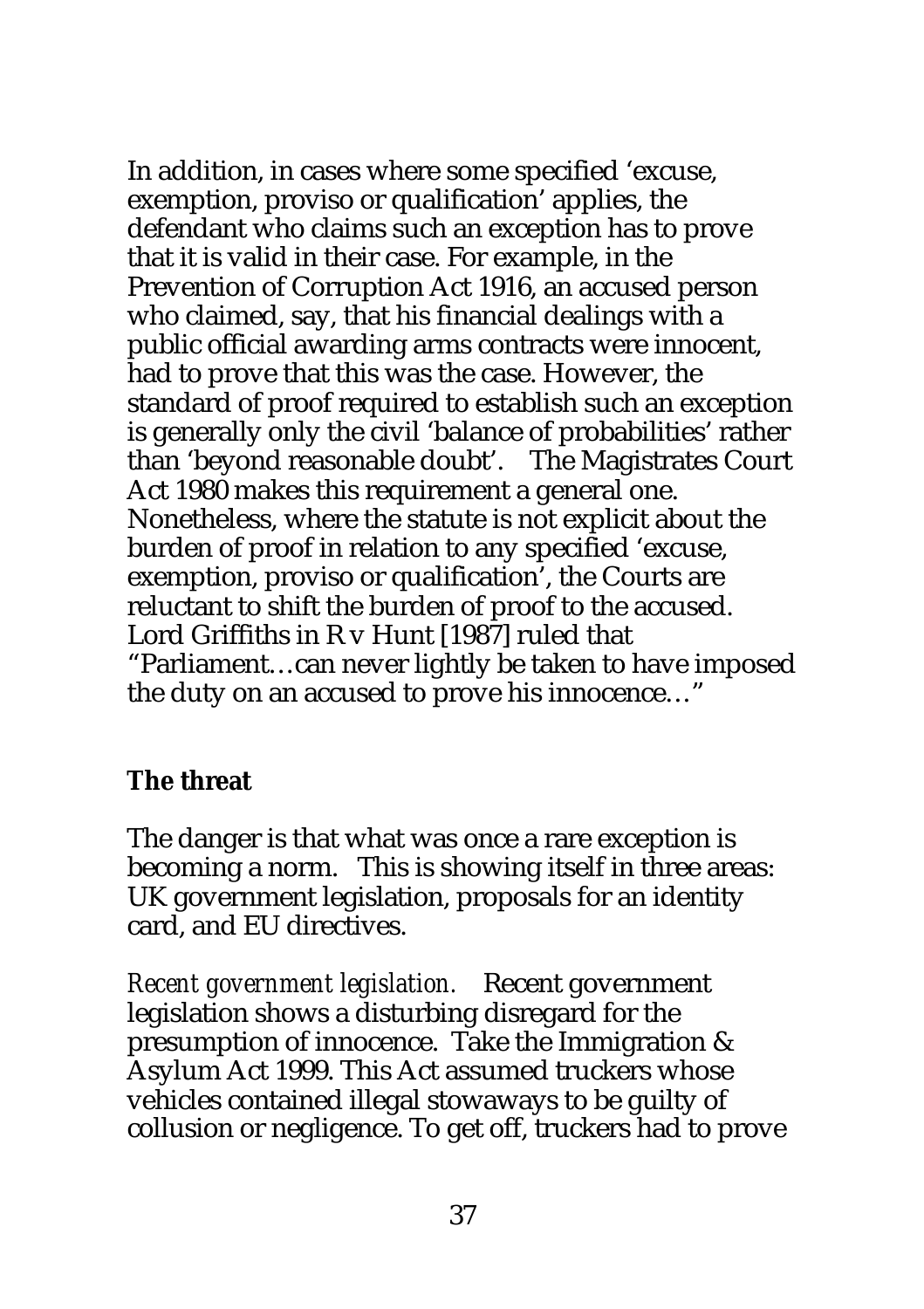to the satisfaction of the Home secretary that they were acting under duress or had operated a thorough system to prevent stowaways. This was struck down by the courts as being contrary to human rights.<sup>25</sup>

Or take the Football (Offences and Disorder) Act 2000. This Act empowers police to arrest anyone and detain them for up to 24 hours on suspicion that they may be travelling to commit a disorder abroad. They must be taken before a magistrate who may take away their passports unless the accused can prove they are not potential hooligans. So the accused are in effect presumed guilty and required to prove not merely that their behaviour but also their intent is innocent.

*European Directives.* The presumption of innocence is under attack not just from legislation initiated by the British government, but also from legislation initiated by the EU. For example, the European Directive on the Burden of Proof in Cases of Discrimination Based on Sex (97/80/EC), as its title implies, alters the burden of proof in such cases. Because the Labour Government signed up to the Social Chapter in 1997, the UK became subject to the terms of this Directive.

The new rules mean that if someone can provide *'prima facie'* evidence that they have suffered discrimination, the burden of proof shifts to the employer to prove that 'in all probability' he did not discriminate directly or indirectly. It also broadens the definition of indirect discrimination.

 $\overline{a}$ 

<sup>&</sup>lt;sup>25</sup> International Transport Roth GmbH v Home Secretary [2002] EWCA civ 158]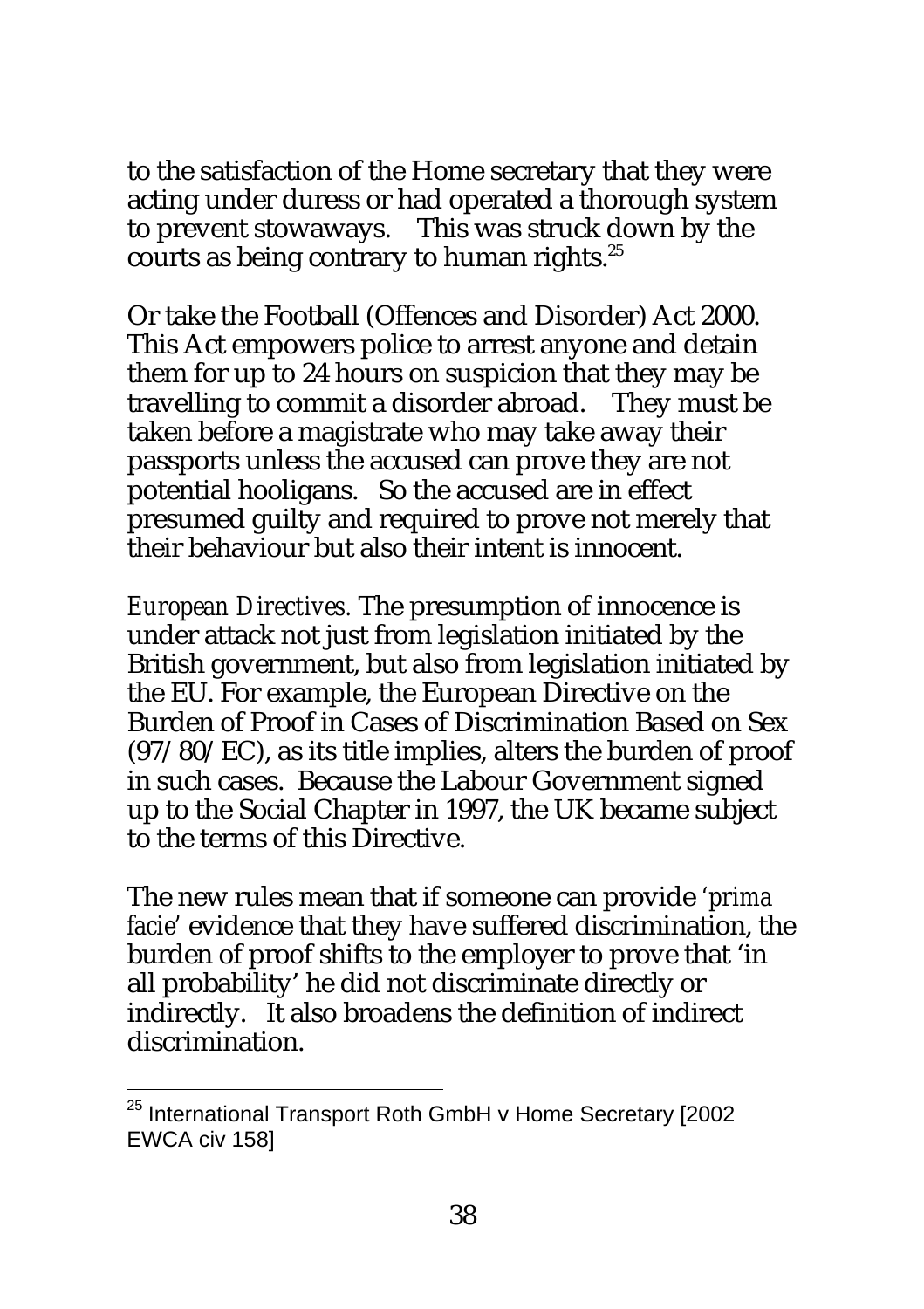Before the Directive, Britain already had the Sex Discrimination Act 1975. The law said that only if a tribunal considers the employer's explanation to be unsatisfactory would it be 'legitimate' to infer discrimination. The Euro directive goes well beyond that. As the Equal Opportunities Review points out "it is a far cry from it being *legitimate* to draw an inference of discrimination to a tribunal being *compelled* by statute to draw that inference"<sup>26</sup>.

Previously there were two questions after a *prima facie* case was established: first, had the employer provided a satisfactory explanation for the primary facts and second, if not, was sex discrimination to be inferred or was there another possible explanation of the facts. Following the new regulations there is only one question: has the employer proven that he did not discriminate? The Equal Opportunities Review concludes that this will have 'considerable practical importance'.

Nor is the Sex Discrimination Directive an isolated case of EU legislation. The UK is now bound to implement by 2003 the EC Race Directive (2000/43/ED) that similarly shifts the burden of proof in cases of alleged racial discrimination.

l

<sup>&</sup>lt;sup>26</sup> Equal Opportunities Review No 99, Sept/Oct 2001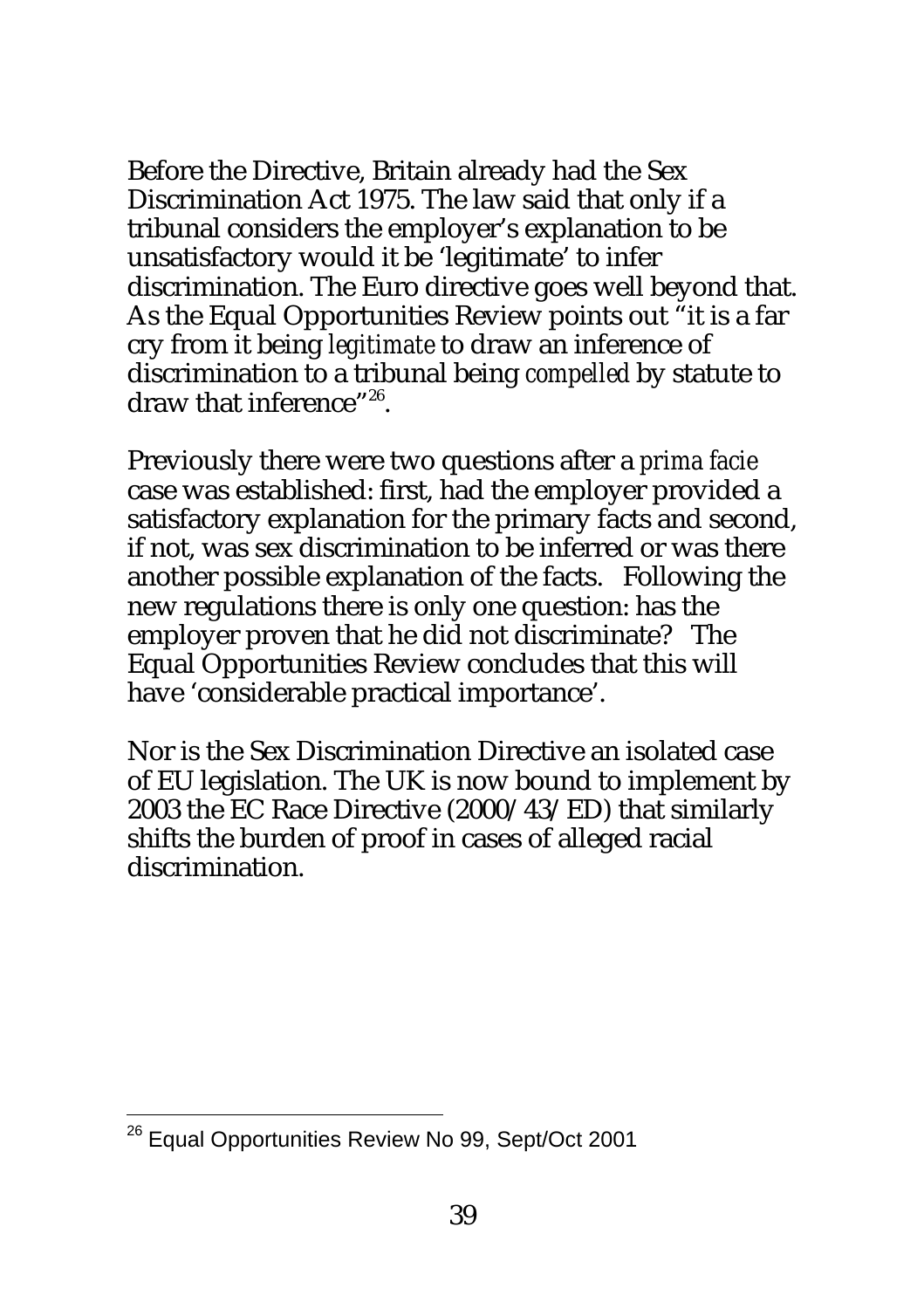## **Origins**

Habeas Corpus is our most fundamental protection against arbitrary detention without charge or trial. The opening words of the writ of Habeas Corpus mean 'have the body': i.e. bring the person who is being detained before the courts forthwith. Since every detention is *prima facie* unlawful the burden of proof is on the detainer to justify it. Normally that will mean showing that there is *prima facie* evidence that the prisoner has committed an offence, has been charged and is to be tried — or some specific exceptional legal authority for the detention.

Magna Carta proclaimed, "No free man shall be seized or imprisoned… except by the law of the land". Writs of Habeas Corpus emerged as a weapon to uphold that right several centuries later. They became the focal point of battles against Stuart attempts to detain people by royal prerogative. Lawyers seeking to release prisoners invoked Magna Carta as the ultimate authority for writs of Habeas Corpus to secure their release. Habeas Corpus was affirmed by Parliament in the Petition of Rights and later enshrined in statute in 1640 and again in the Habeas Corpus Act 1679 that is still on the statute book.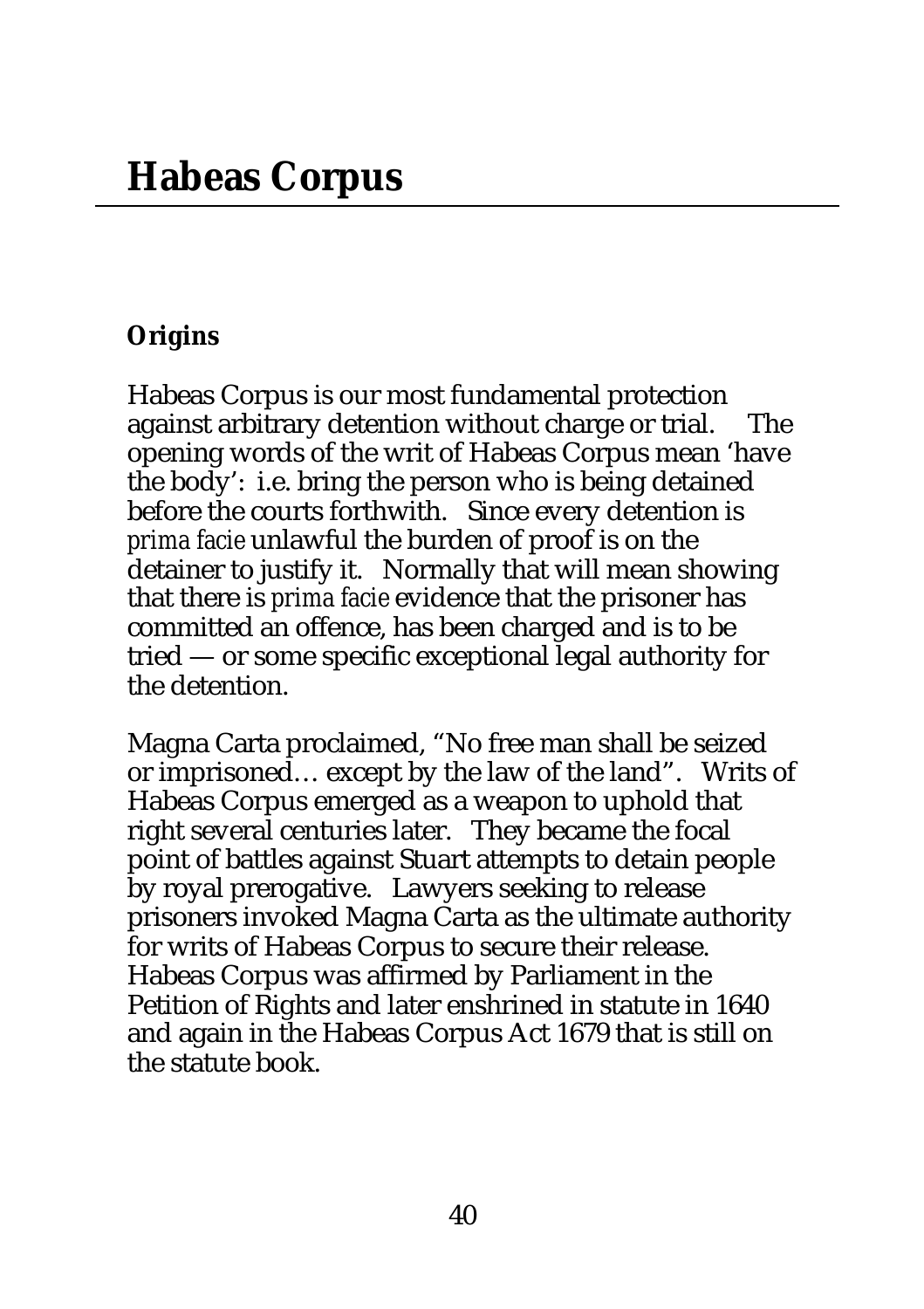# **Limited exceptions**

Habeas Corpus has only been suspended in times of war or threatened insurrection. These exceptions are understandable. If there is a genuine threat to the security of the British state and people, and if a time–limited suspension of Habeas Corpus is necessary to meet that threat, then most people would agree that such action is reasonable.

## **Anti–Terrorism Act**

However, Habeas Corpus is now under threat from two directions: from the Government's Anti–Terrorism Act 2001; and from the newly proposed EU Arrest Warrant. Let us consider each in turn.

The current government incorporated the European Convention of Human Rights into English law. One result is that Britain is bound by decisions of the European Court of Human Rights. One such decision, in the Soering case, means that it is no longer possible to extradite people to countries where they may face capital punishment or unacceptable treatment. Nor is it possible to detain people indefinitely pending extradition. The ruling is such that if the extradition process is likely to be protracted, the suspect must be released immediately, *not* after a long period has elapsed.

This decision creates a problem for the Government. There is a small number of suspects in this country who are believed to be involved in international terrorism but who can neither be tried nor extradited. They cannot be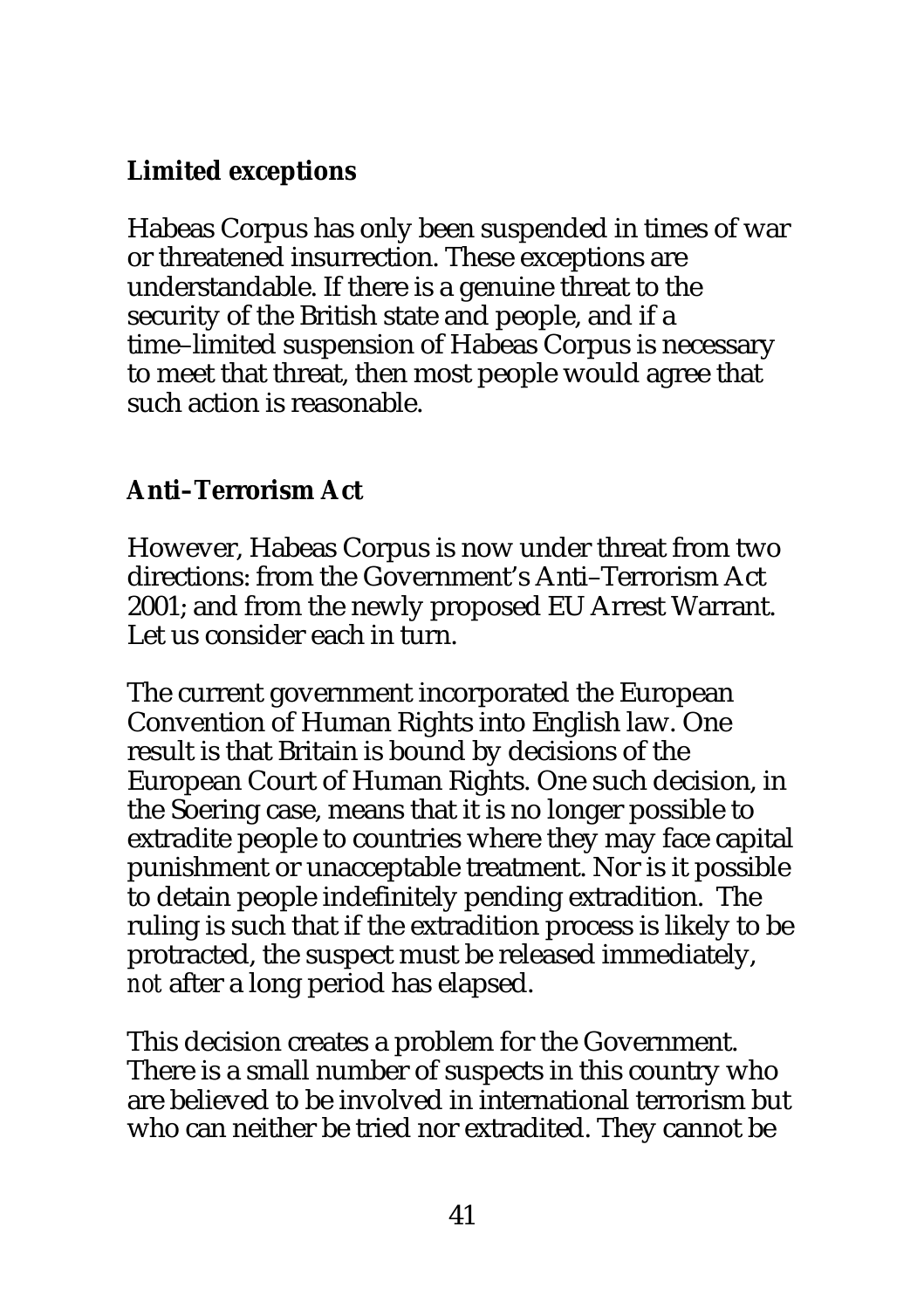tried without risking the sources that provided the information to our security services. And they cannot be extradited because of the ruling of the ECHR.

Other countries, such as France, negotiated an effective exemption from the ECHR rules on exemption by entering reservations at the time of ratifying the Convention. The UK could do similarly by temporarily leaving the Convention and adopting the reserve power before rejoining. Instead, the government has given itself the power to intern indefinitely people suspected of international terrorism who cannot be extradited. The suspect need not be charged nor told of the evidence against him. The Home Secretary's decision to intern is subject to review by the Special Immigration Appeals Commission. But those detained have no right to see the evidence. Since this legislation has been enacted, the Home Secretary has used his powers to detain nine foreign citizens.<sup>27</sup> Detainees can obtain their release by agreeing to leave the UK for any other destination. Two have done so. This provision means that suspects are free to resume their activities abroad which suggests that the Government's aim is more to remove a potential embarrassment than to prevent a serious threat.

These powers are clearly repugnant to the normal principles of British justice. Not only do they undermine the presumption of innocence, but they also threaten to erode the due process of the law.

 $\overline{a}$ 

 $27$  Hansard, col. 1262W, reply to PQ by Peter Lilley, 15<sup>th</sup> March 2002.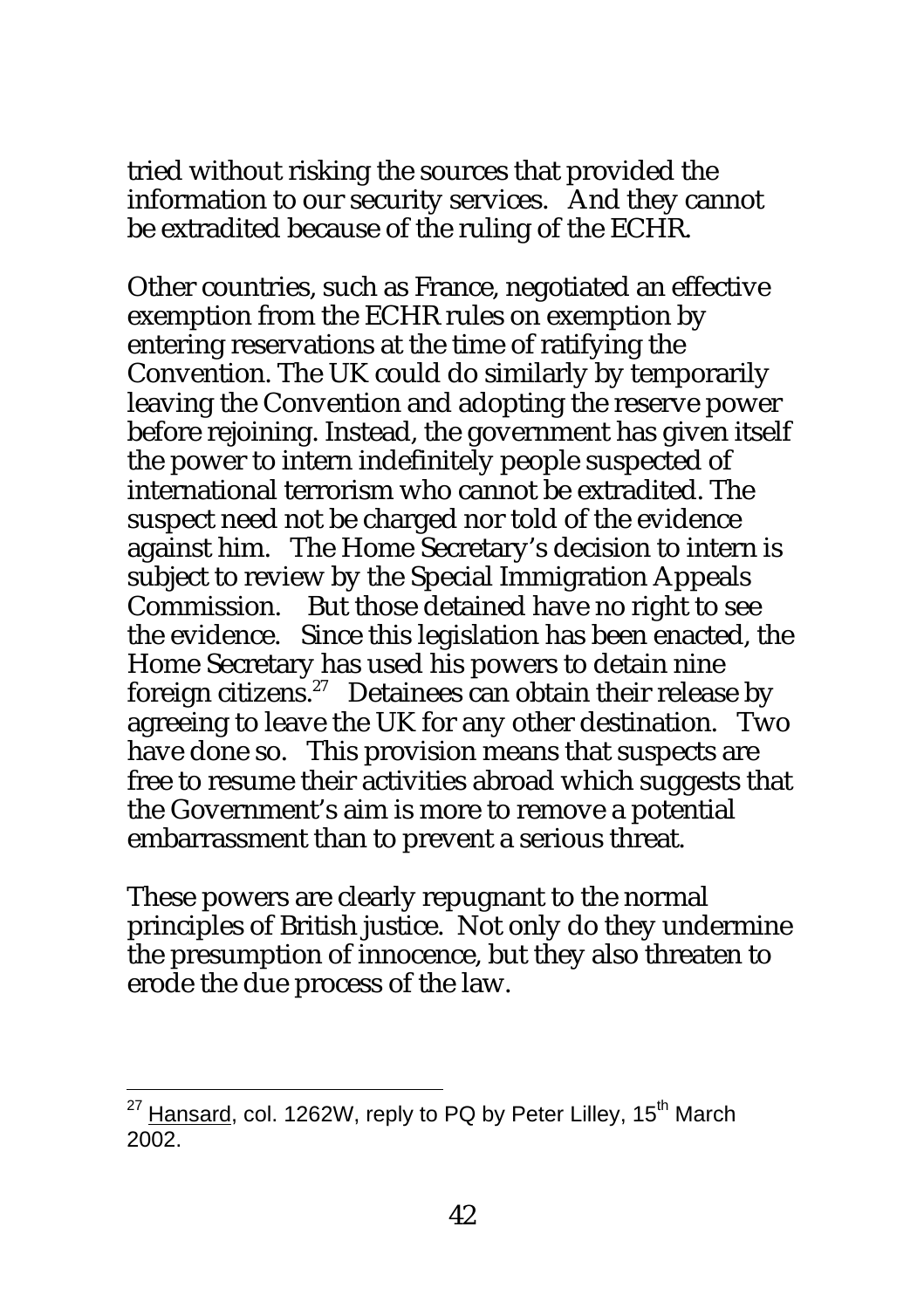Nor can the Government's actions be justified by external threats. International terrorism threatens all Western countries. But no other country except the USA has taken measures similar to the Anti-Terrorism Act.

Worst of all, the government sought to take these new powers indefinitely. Under pressure, the government conceded a review of the powers after 14 months and a maximum life of the powers of five years. But even this is far too long.

## **EU Arrest Warrant**

Proposals for an EU Arrest Warrant were not originally connected with the threat of international terrorism though that was invoked to steamroller them through. The EU simply to make arrest warrants issued by any EU government for offences carrying a maximum sentence of at least 12 months applicable in all Member States. For a list of 32 offences people may be extradited even if the offence is not a crime in the country from which extradition is sought.

Most people accept that it should be possible to send people from the UK to face trial for crimes allegedly committed in other Member States and vice versa. But this should be possible only subject to certain safeguards: dual criminality; equivalent protection; and expectation of fair trial.

*Dual criminality*. Offences for which extradition is sought should also be recognised as a crime in the UK. As Lord Justice Scott put it: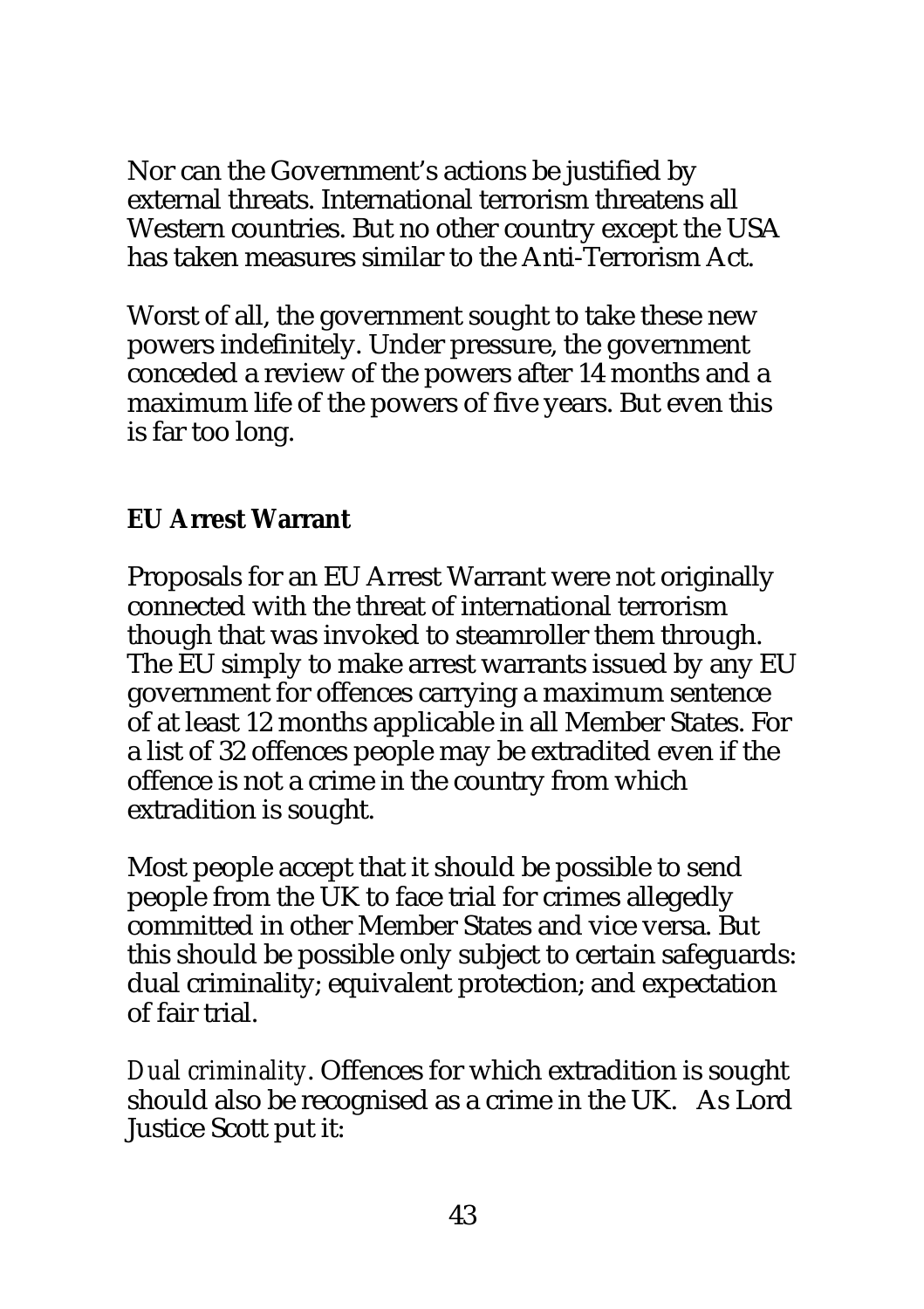"We do not extradite people to face trial on charges that we do not recognise as offences. We would not extradite someone to face charges of homosexuality that would not be criminal in this country or to face blasphemy charges."

But the Arrest Warrant exempts from this safeguard the list of 32 vaguely worded offences including xenophobia and racism which are not crimes in the UK.

*Equivalent protection*. People facing requests for extradition should get the same protection as people arrested for domestic offences. The authorities must lay a charge against the person and within a matter of days convince the court that there is a *prima facie* case to answer. That will no longer be required if someone is subject to an Arrest Warrant issued by another EU state. The court will be obliged to hand the person over within 60 days. The court will no longer be able to confirm that there is a specific charge, nor prima facie evidence of involvement in an offence. Our courts will only be entitled to check that the person held is the person specified in the Warrant, that the Warrant and documentation are in order, and that the offence to which it relates is covered by the scheme. Yet in many continental countries the investigating judges can arrest suspects and hold them without charge almost indefinitely while pursuing their enquiries.

*Fair trial*. In Scott's words, "We should not send people to be tried abroad unless we can be satisfied that they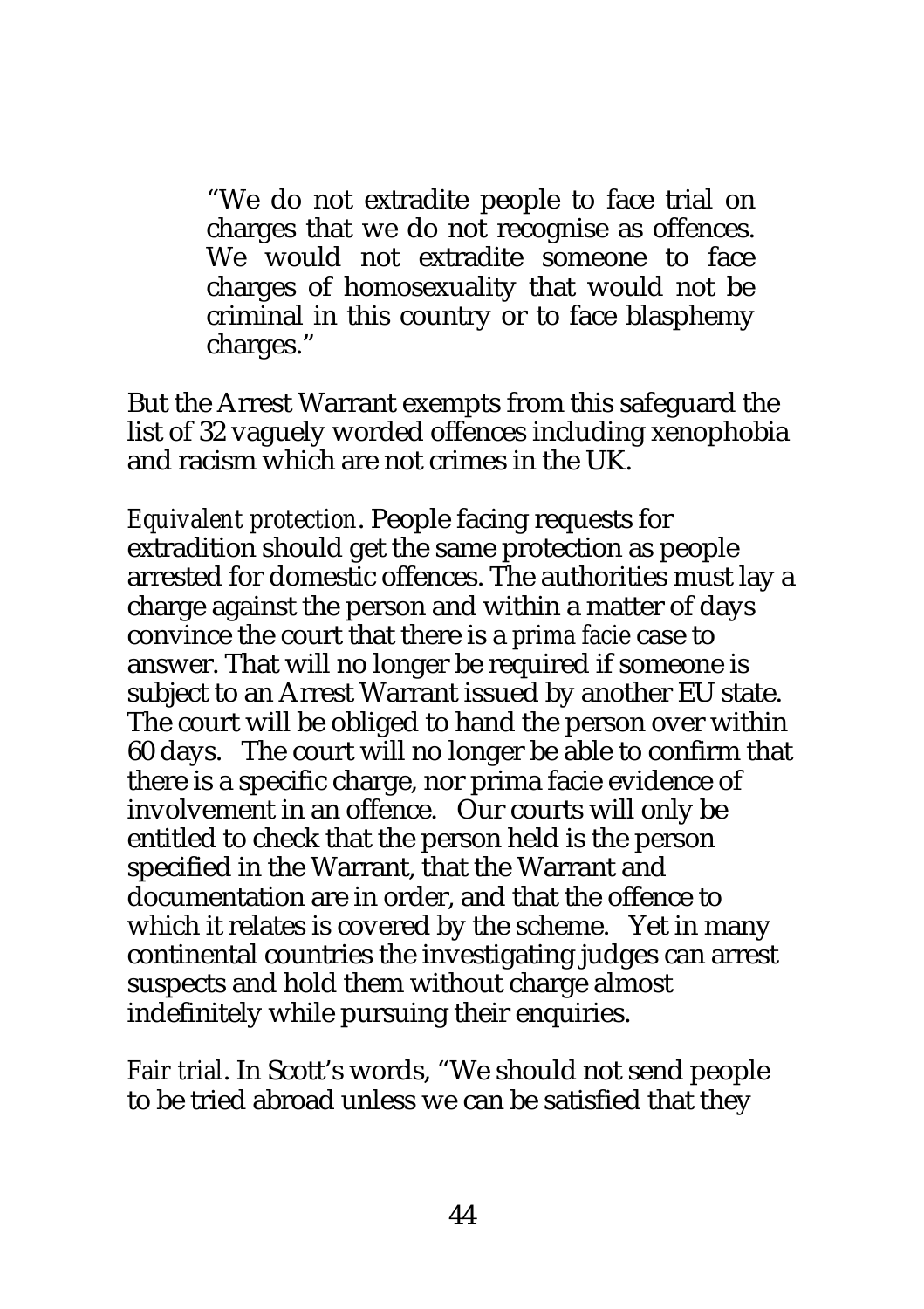will receive a fair trial". At present extradition is: by our standards a fair trial".

That safeguard, too, will disappear since the Home Secretary will not be able to exercise discretion under the Arrest Warrant, even if he has reservations about the defendant receiving a fair trial.

An added complication arises from the recent vogue for countries to empower their courts to try offences committed abroad. Belgium, for example, has given its courts powers to try Human Rights offences committed anywhere in the world. So Belgium could issue an Arrest Warrant covering someone living in Britain relating to an offence committed in Germany. More bizarre, unless the British authorities chose to intervene they could in theory arrest and extract for trial in Belgium a British citizen accused of committing a crime *in Britain*.

#### **Conclusion**

There is a good case for streamlining extradition procedures both within the EU and with other judicially advanced countries. If technical differences in the definition of offences sometimes mean that the Dual Criminality rule can be exploited for litigious delays they need to be resolved. Lists of offences recognised as being substantively the same could be agreed bilaterally, if not multilaterally. What cannot be tolerated is a weakening of safeguards such that in future British citizens and residents would have *less* protection against foreign states than we give them against our own.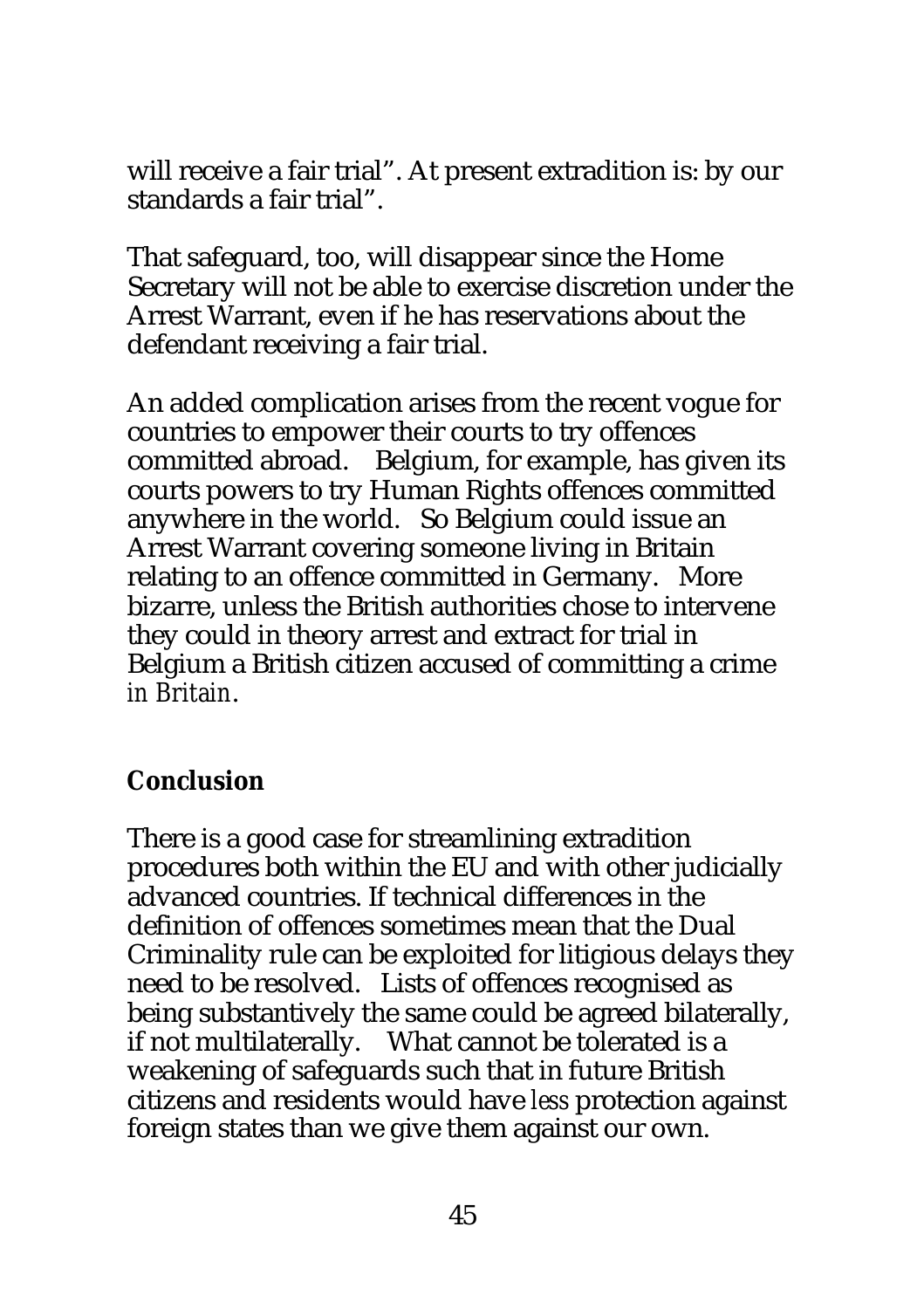This fourfold attack on our established freedoms reflects a political alliance of populism and modernising zeal reinforced in part by the professional disdain of many in the legal profession for lay involvement, and in part by political correctness.

We should be concerned, above all, for freedom. That means not just economic freedom but also the judicial freedoms which enable us to live our lives without fear of an overbearing state. We believe in 'freedom under the law'. The emphasis should be on freedom and liberty, not on making laws more punitive. The fundamental purpose of the law is to protect the innocent. Punishing the guilty is a necessary means to that end. But it is not an end in itself.

I believe that freedom, as we in these islands have come to understand and value it, requires limits to be set on the role of the state. That is true not only in economic policy and in social and moral matters, but also in judicial matters. If the state were to enforce the law through a salaried magistrature and judiciary, its power would be significantly increased. Lay juries (and lay magistrates) put an independent check on that power. They are a concrete example of civic society as an alternative to state power. Juries give the accused the assurance that they will be judged by their peers. And in the last resort juries simply will not uphold laws seen